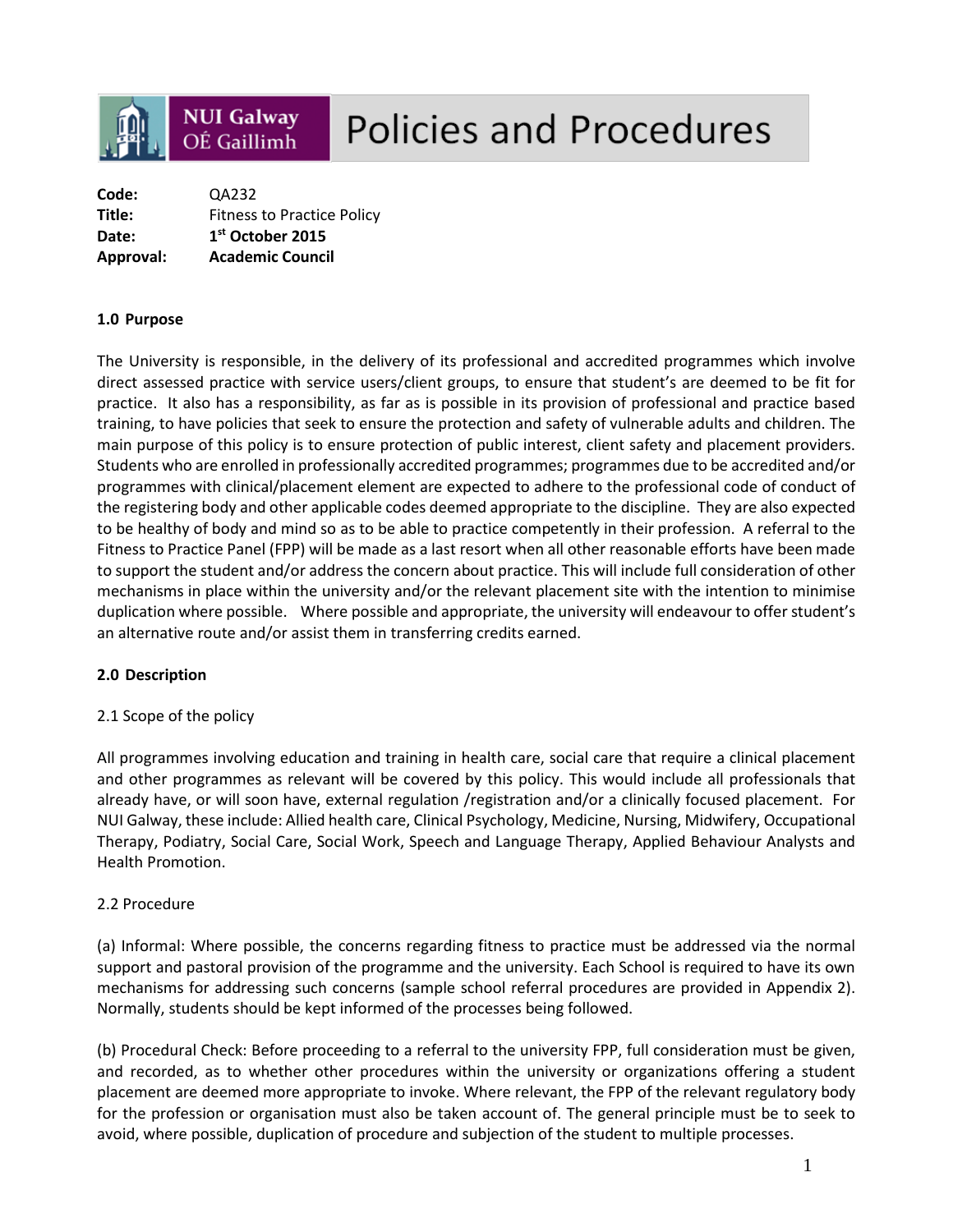(c) Formal: A decision to make a formal referral to the University FPP will be made where it is deemed that all efforts have been made to address the fitness to practice concern informally and formally via School and/or university support mechanisms. Normally, the relevant programme director will make the referral to the Head of School. Referrals must indicate clearly that the Fitness to Practice route is deemed to be the most appropriate process. Referrals must be made in writing via the Head of School or a designated authority. Supporting documentation outlining the outcome of the informal process and/or decision to refer must be provided. Normally, the student should be kept informed of the processes being followed.

## 2.3 Fitness to Practice Panel

Academic Council shall nominate for a period of four years a panel of twelve people, ensuring that amongst the membership of the panel there is gender balance and that there are sufficient members capable of conducting a case through the medium of the Irish language. The Registrar & Deputy President shall make nominations from this panel to the FPP these nominees will normally hold office for four years.

The Panel shall be constituted as follows:

- Chairperson, appointed by the President or Designated Authority
- Secretary to the Committee, appointed by the Chairperson. .
- Three members selected by the Registrar & Deputy President from the panel nominated by the Academic Council.

The Panel may also include:

- External Organizational Representative(s) recommended by the Panel Members and approved by the Registrar and Deputy President
- Service User /Patient Representative(s) recommended by the Panel Members and approved by the Registrar and Deputy President

The panel are responsible for

Reviewing the case including the outcome of the informal process

Determining the appropriate outcome

Communicating the outcome within 10 working days to the student and appropriate Head of School

/Dean

# 2.4 Relationship between Fitness to Practice and Other Codes/Policies/Procedures

This policy will sit alongside policies relating to Conduct, Disability, Academic Offences, Student Health and others deemed relevant. Consideration of referral to such policies will be addressed as per Section 2.2(b). Each of these policies will have the option of referral to FPP if deemed appropriate.

Specific areas under which a fitness to practice concern can be identified

- (a) Serious level(s) of unprofessional conduct
- (b) Health/Impairment/Disability: whereby despite supports provided, the individual, through no fault of their own, cannot fulfil the practical/professional requirements of the professional role in a safe manner.
- (c) Academic Offences: which are such that they call into question fitness for practice.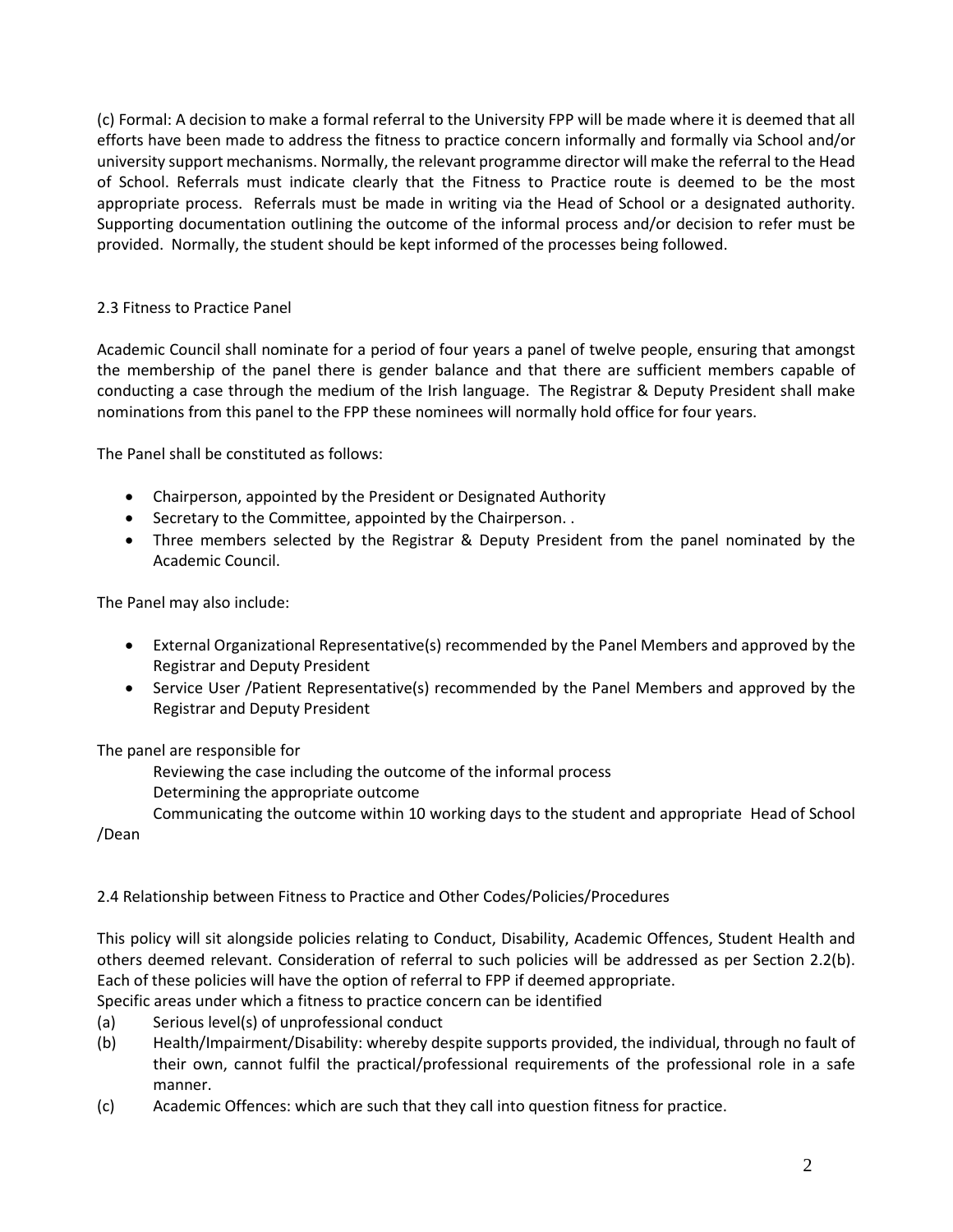## 2.5 Possible Outcomes

- (a) No case to Answer; the student is permitted to progress.
- (b) Fitness to Practice is impaired and the student cannot progress without meeting conditions set by the panel. These may include a requirement to attend a specialist service or to engage in additional remedial learning as specified by the Programme. In such cases, the student will be suspended with conditions.
- (c) Fitness to Practice is impaired and student cannot proceed with the programme. In such cases, the student will be required to leave the programme. Where possible and deemed appropriate, academic credits will be transferred to another programme in the university

## 2.6 Appeals Processes

An appeal may be made to the Chair of the Appeals Board, through the Secretary of the Appeal Board, within two weeks from the date of issue of the decision of the FPP (see Appendix 1).

## 2.7 Review of Policy

The policy should be reviewed after its first year and from thereon in, no less than every 5 years.

| <b>Name</b>                      | <b>Responsibility</b>                                                  |  |
|----------------------------------|------------------------------------------------------------------------|--|
| Registrar                        | Policy Owner                                                           |  |
| President/Designated             | Nominate Chair of Fitness to Practice Panel                            |  |
| <b>Authority</b>                 |                                                                        |  |
| Registrar/Deputy                 | Nominate Panel Members                                                 |  |
| President                        |                                                                        |  |
| Head of School                   | Ensure the referral to Fitness to Practice is appropriate and that all |  |
|                                  | other avenues to address the matter have been considered               |  |
| Programme Boards                 | To ensure that there are clear procedures in place within each         |  |
|                                  | Programme (or a School policy in instances where a number of           |  |
|                                  | Programmes are included) to address concerns about matters relating    |  |
|                                  | to Fitness to Practice and make decision about referral to Fitness to  |  |
|                                  | Practice Panel. These must be clearly communicated to students in the  |  |
|                                  | course handbooks                                                       |  |
| <b>Fitness</b><br>Practice<br>to | To ensure appropriate representation from external representatives as  |  |
| Panel                            | deemed appropriate for the case.                                       |  |

## **3.0 Responsibilities**

#### **4.0 Related Documents**

#### **4.1 Appendix 1: Appeals Procedure**

The Appeal Board shall be constituted as follows:

- Chairman, appointed by the President.
- Two members selected by the Registrar & Deputy President from the panel nominated by the Academic Council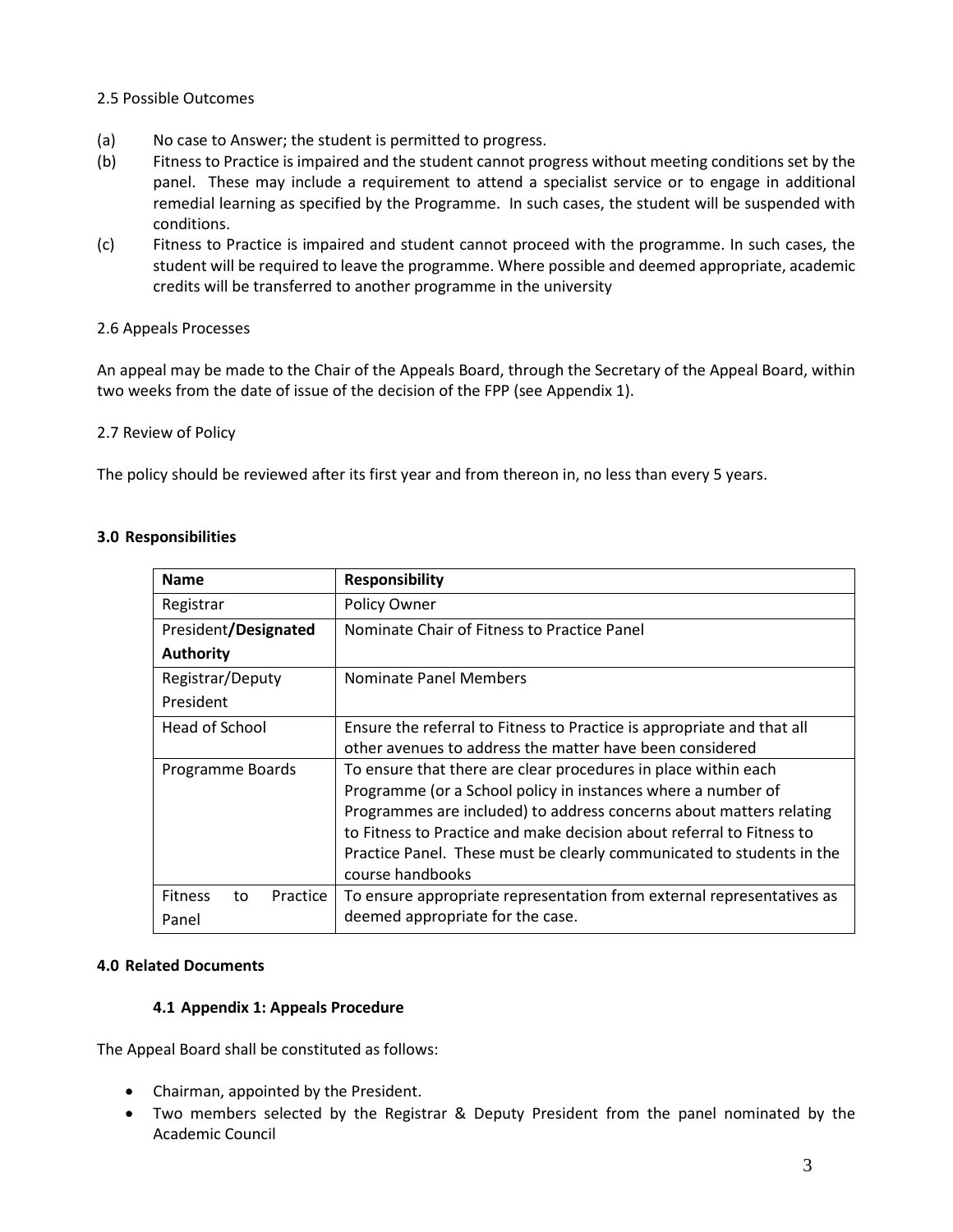• An external member of Údarás na hOllscoile, appointed by the President.

In the event that the Chairman of either the FTP Panel or the Appeals Board is not capable of conducting a case through the medium of the Irish Language, the President shall appoint a Chairman for the purposes of hearing a specific case through the medium of Irish. If the Chairman of the FPP or the Appeal Board is found to be implicated in any aspect of the case under review, a Chairman shall be nominated ad hoc by the President from among the members of the Academic Council.

In the event that an Academic Council nominee of either the FPP or the Appeals Board is not capable of conducting a case through the medium of the Irish Language, the Registrar & Deputy President shall appoint a member of the panel nominated by Academic Council for the purposes of hearing a specific case through the medium of Irish.

Membership of the FPP and the Appeal Board shall be mutually exclusive. Nominated or appointed members of the FPP and Appeal Board shall hold office for four years or for the remainder of the term of the panel in the event that someone is appointed to the panel as a replacement.

The appellant shall submit to the Secretary of the Appeal Board, in writing, the grounds for appeal. The date of issue of the said decision shall be the date on which the decision is posted to the student's address as appears on the University's register of students, or the date on which the said decision is handed to the student.

An appeal against the penalty imposed may be made on the grounds of extenuating circumstances.

An appellant shall be entitled, if he/she so requests it, to make additional verbal representations before the Appeal Board.

A copy of the appellant's grounds of appeal including the appellant's submission, if any, shall be provided to the Appeal Board along with a copy of the relevant record of the FPP.

The appellant and the original complainant(s) may make oral submissions to the Appeal Board.

Where in the opinion of the Appeal Board the requirements of justice so dictate, the Panel may consider evidence which was not tendered at the hearing before the Panel Hearing but provided always that the intention to adduce such fresh evidence has been notified to the students(s) or to the original complainant(s) as the case may be, in time sufficient to enable the students(s) or the complainant(s) to consider properly the fresh evidence and to deal with it adequately at the hearing of the appeal.

The Appeal Board may:

- allow the appeal;
- decrease or increase the penalty, or vary the nature of the penalty;
- reject the appeal.

The determination of the Appeal Board shall be given in writing to the student(s) and copied to the relevant Dean of College and/or University Officers as deemed appropriate by the Appeal Board. The finding of the Appeal Board shall be final.

A properly convened meeting of the Appeal Board may proceed to a finding notwithstanding the absence of any member(s).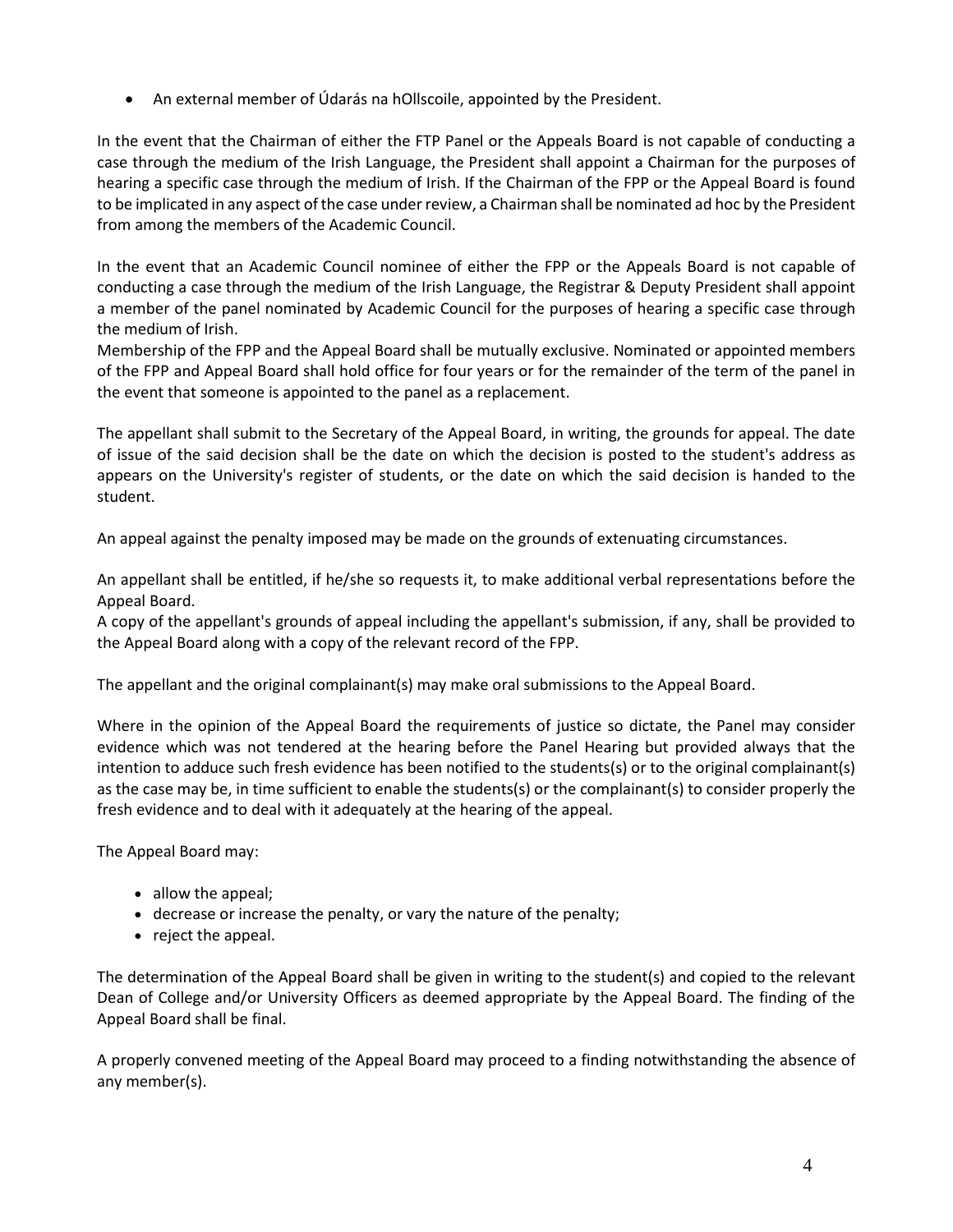# **4.2 Appendix 2: Sample School Referral Procedures**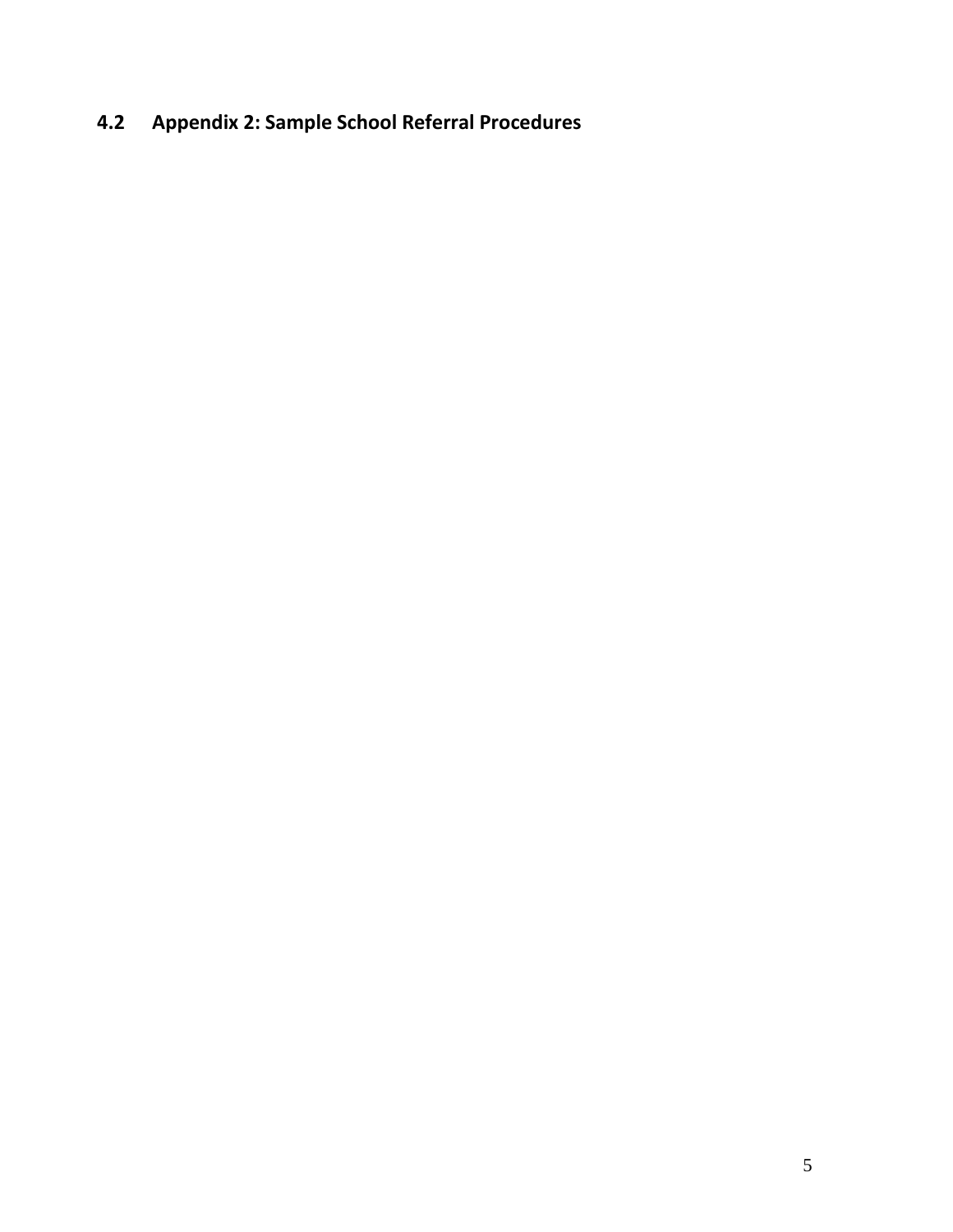

# **SCHOOL OF POLITICAL SCIENCE & SOCIOLOGY M.A. SOCIAL WORK**

# **Fitness to Practice Panel (FPP)**

# **1. Introduction:**

The university is responsible, in the delivery of its professional and accredited programmes which involve direct assessed practice with service users/client groups, to ensure that student's are deemed to be fit for practice. It also has a responsibility, as far as is possible in its provision of professional and practice based training, to have policies that seek to ensure the protection and safety of vulnerable adults and children. The main purpose of Fitness to Practice policies are to ensure protection of public interest, client safety and placement providers. Students who are enrolled in professionally accredited programmes; programmes due to be accredited and/or programmes with clinical/placement element are expected to adhere to the professional code of conduct of the registering body and other applicable codes deemed appropriate to the discipline. They are also expected to be healthy of body and mind so as to be able to practice competently in their profession.

Process of Referral to Programme fitness to Practice Panel

A referral to the Programme Fitness to Practice Panel (FPP) will be made as a last resort when all other reasonable efforts have been made to support the student and/or address the concern about practice. The process of referral will come through the MA SW Course Director in consultation with relevant staff members. It will then go forward to informing the Head of the School of Political Science and Sociology.

#### **Purpose of the Programme FPP:**

The Programme and University FPP is constituted to ensure 'fitness to practice' in student education in fieldwork.

The Programme Fitness to Practice panel is convened when a concern about a student's fitness to practice is raised by a practice teacher or by the Practice Assessment Panel.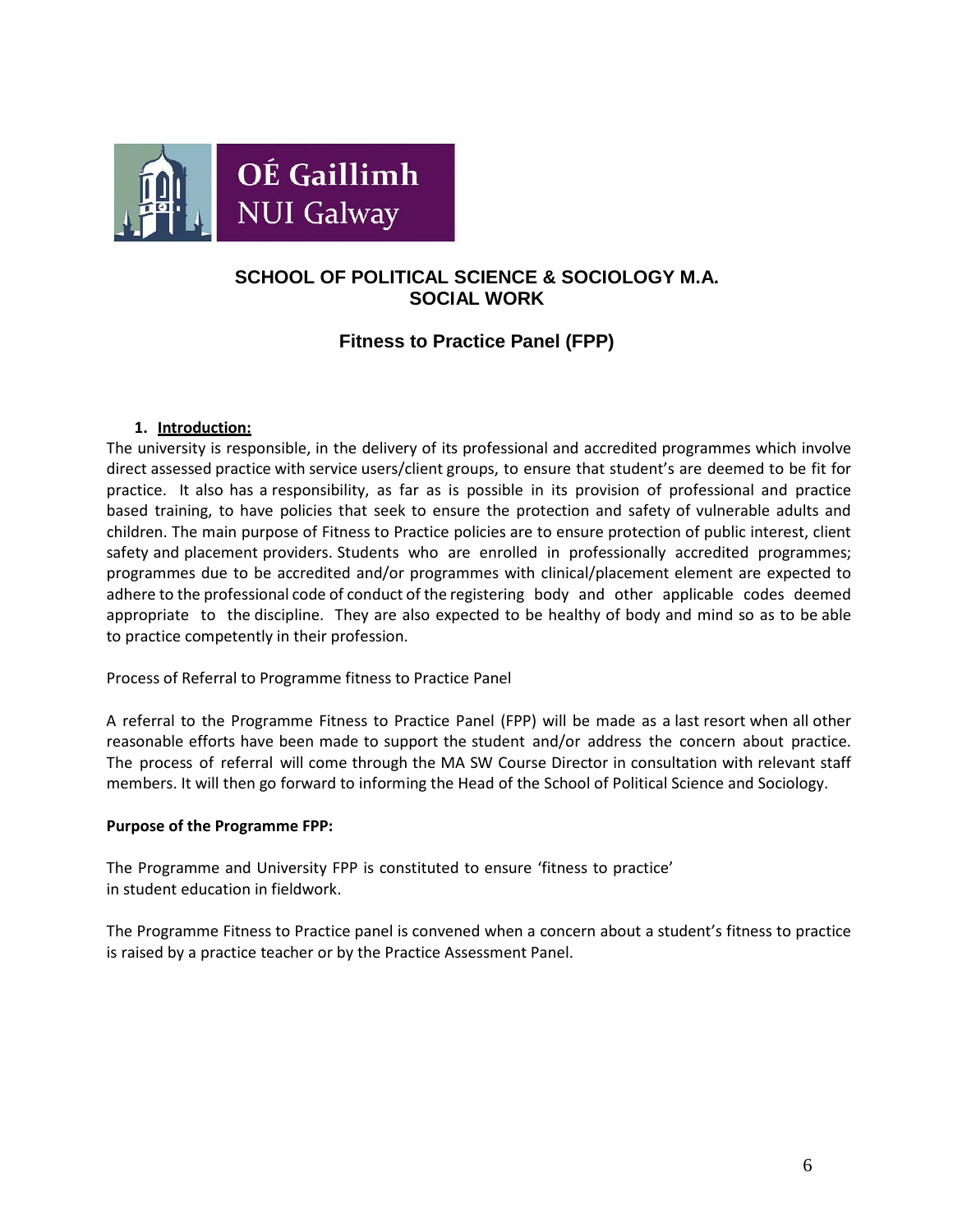The purpose of the panel is to assess whether the matter referred constitutes a Fitness to Practice concern that warrants referral to the University Fitness to Practice Panel.

The Programme Panel does not make decisions about actions relating to Fitness to Practice; it is explicitly in place **to determine if there is a case of Fitness to Practice to answer which must be referred to the University Panel.**

## **Constitution of the Programme FPP:**

The Programme FPP will:

- Will have a membership of academic and agency practitioners who will serve for a period of 3 years.
- Be chaired by the Programme Director.
- Be convened when concerns about a student's fitness to practice arises during a supervised placement or at some other point during the taught programme

Decisions in respect of placement outcomes relating to 'fitness to practice' will be based on the following:

- Sample of a selection of the student's work
- Knowledge of the measures taken to ensure that all students are supported on placement
- Any additional information/material relating to concerns
- Where appropriate, assessment of the student's ability to demonstrate evidence of competent practice and learning in terms of social work values, principles and ethics in accordance with CORU standards

The FTP can avail itself of information derived from the following sources where applicable to facilitate a fair review:

- Additional evidence of work undertaken during the practice placement
- Copies of the minutes of the tripartite meetings
- An interview with practice teacher/s
- An interview with the student concerned
- An interview with the Tutor
- An interview with the Practice Learning Co-ordinator
- An interview with the Director of Social Work
- An interview with the examiner of the PER.
- Reports from previous placements (where viewed as necessary)

#### **Decisions of the FPP**

The FPP can make the following decisions: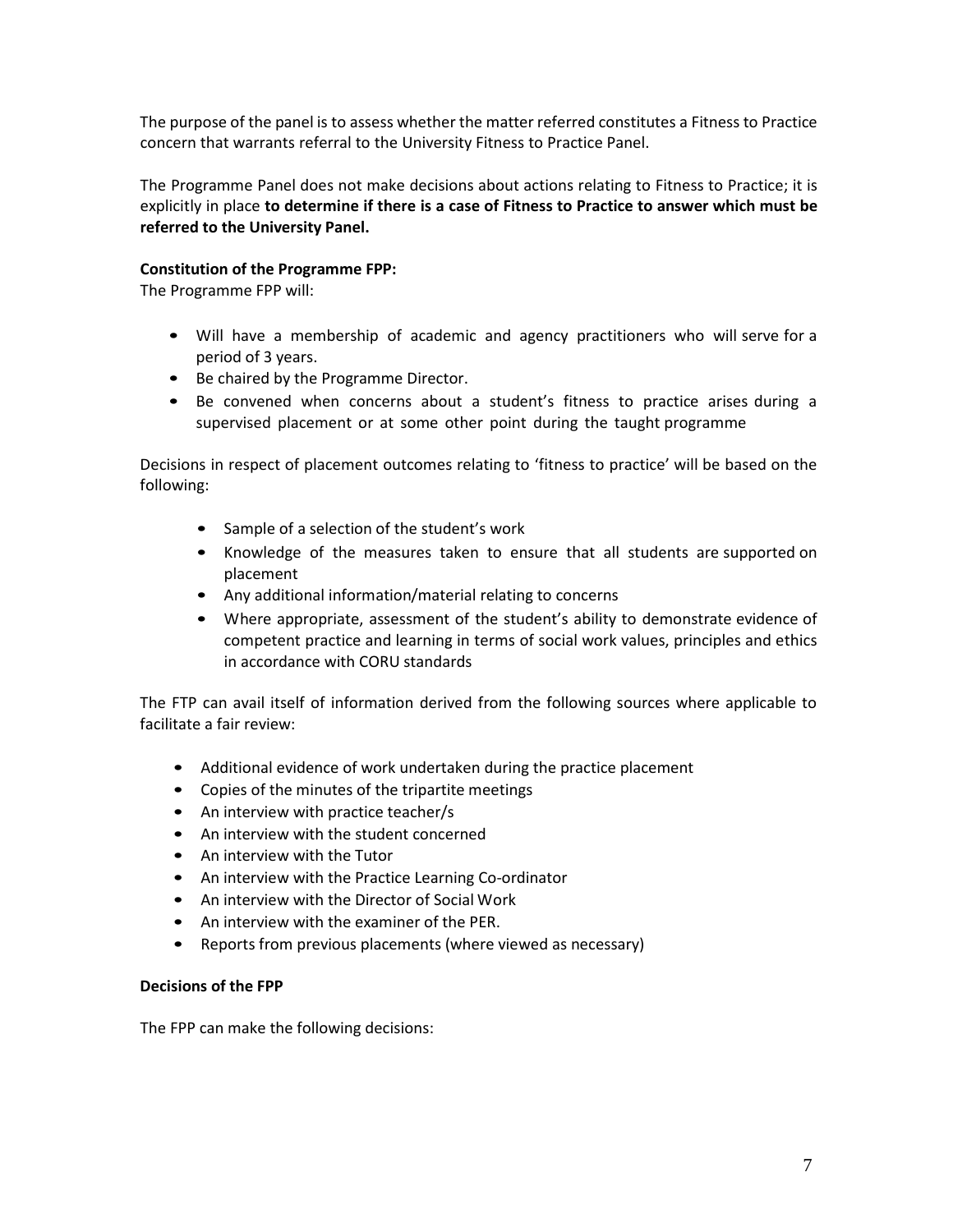- That the matter arising can be dealt with through the normal processes for assessment and progression on the Programme
- That the matter arising is of sufficient concern that it merits consideration under the Fitness to Practice Panel of the University

## **Involvement of the Student**

- Except in exceptional circumstances the student will be invited to meet with the Panel to discuss the matters arising
- The student will be permitted to bring a support person to the meeting.
- The student will be invited to submit a report to the panel
- The student will be kept informed of the processes being followed

May 2014.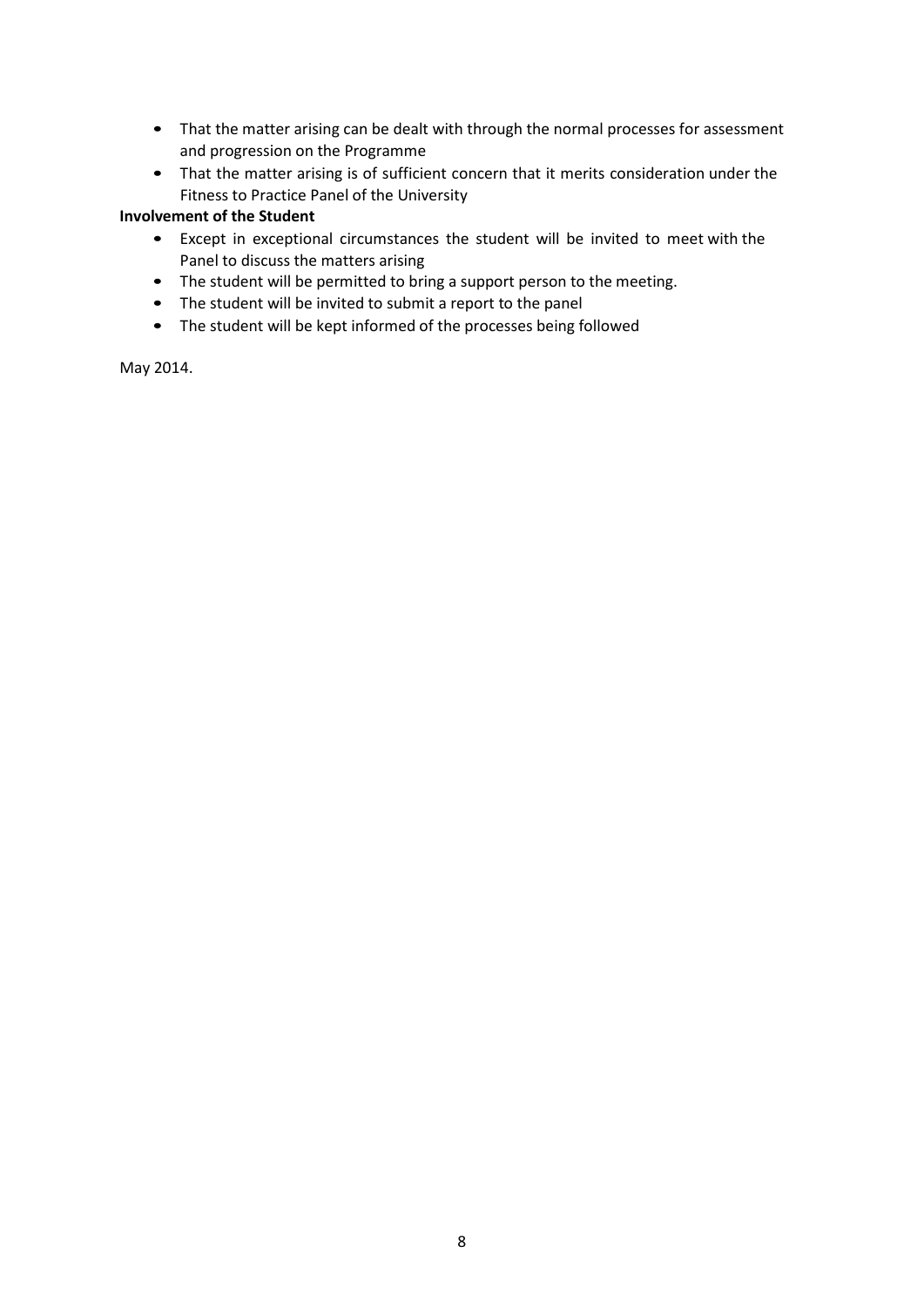#### **School of Health Sciences**

#### **Fitness to Practice Policy**

#### **August 2014**

The School of Health Sciences is constituted of four disciplines: Occupational Therapy, Podiatry, Speech and Language Therapy and Health Promotion. Each discipline offers a four-year undergraduate programme preparing students for professional practice as Occupational Therapists, Podiatrists, Speech and Language Therapists and Social Care Workers. The discipline of Health Promotion also offers an MA/Post Graduate Diploma in Health Promotion, preparing graduates to practice as Health Promotion specialists.

Fitness to Practice policies are to ensure protection of public interest, client safety and placement providers. Students who are enrolled in these programmes are expected to adhere to the professional code of conduct of the registering body and other codes deemed appropriate to the discipline. This includes professional misconduct and sub-standard performance.

All programmes are committed to ensuring that students are deemed to be fit for practice in their professional career, not just while on placement. Full time programmes all include a directly assessed clinical or practice element with patients, service users or other client groups.

#### **Discipline level Procedures**

Procedures are in place at the level of the discipline to prepare students for practice and to monitor fitness to practice issues.

Each programme has procedures in place for addressing poor academic performance on practice modules. However if difficulties over and above those that can be routinely addressed emerge a special tripartite meeting (student, Practice Education Coordinator, Programme Director) will be arranged. At this meeting a remediation plan will be put in place and the content of the discussion,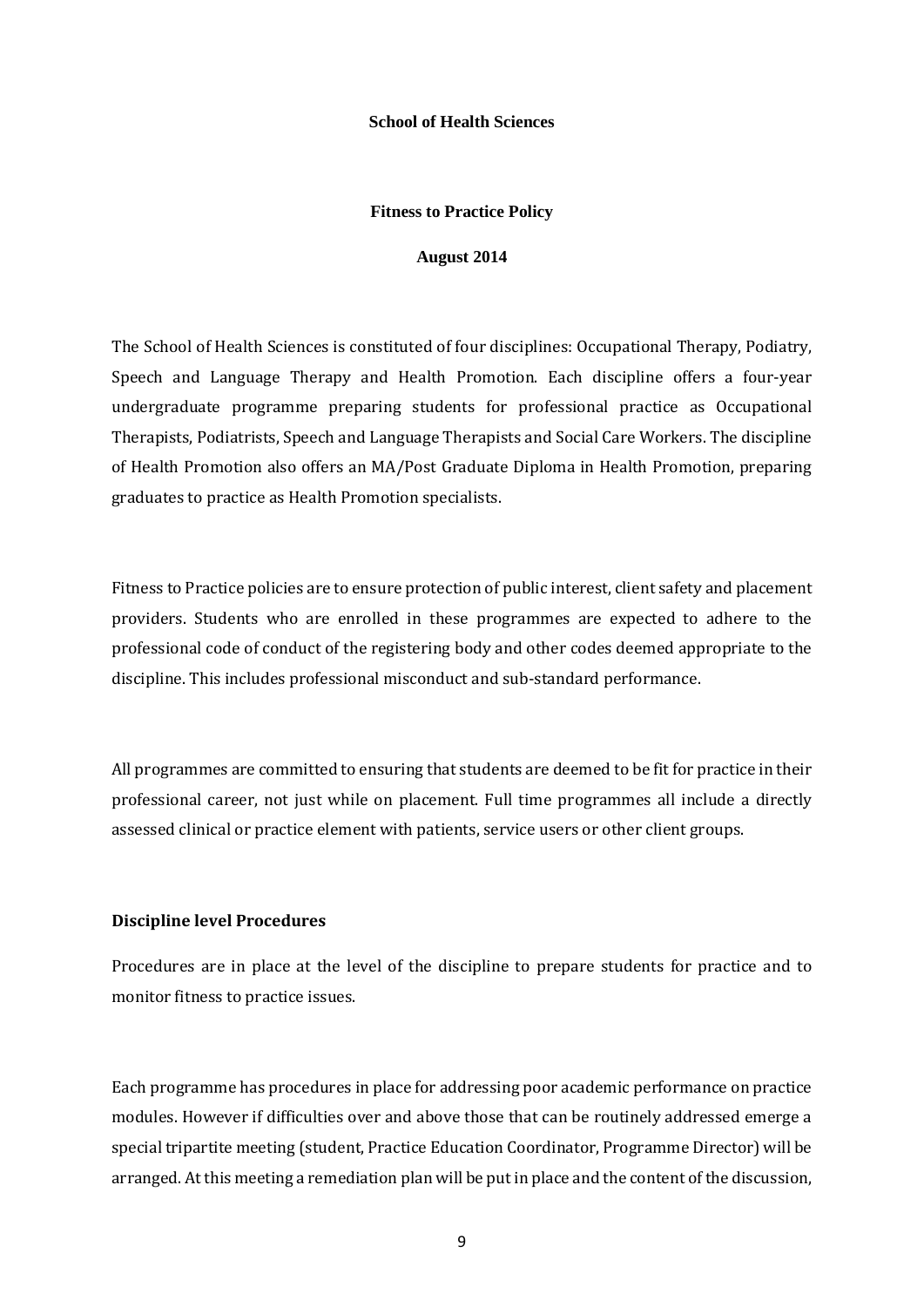the plan and the outcomes will be documented. Maintaining this record is the responsibility of the Practice Education Coordinator (PEC). If outcomes have not been met within the time frame set, the Practice Education Coordinator will refer the student to the SHS Fitness to Practice Panel.

Issues pertaining to conduct or behaviour while on practice placement will be considered in the context of the Student Code of Conduct and referral will be made where appropriate to the University Discipline Committee. In the event that the matters relate specifically to professional competence, a referral will be made by the PEC in consultation with the Programme Director to the SHS Fitness to Practice Panel. Maintaining a record of correspondence and meetings in relation to such matters is the responsibility of the PEC.

Students are strongly encouraged to disclose chronic illness, impairment or disability at the commencement of the programme or later if incurred in the course of the programme, to the Programme Director. In such instances, the Programme Director will meet with the student and, with their permission, the Disability Officer and / or the PEC will attend. The purpose of the meeting will be to explore and identify reasonable accommodations which can be made on the taught element of the programme and on the practice placement in order to facilitate the student fulfilling the requirements of the programme to the expected standard. The Disability Officer and/or the PEC must be informed of and be able to support the accommodations agreed.

The workability of the accommodations will be reviewed with the PEC and the Programme Director according to an agreed timetable. Every attempt will be made to support the student in their course of study, within the parameters of safe and appropriate professional practice. In the event that the accommodations are not sufficient to support the student meet learning outcomes and further accommodations are not feasible and/or when all other reasonable efforts have been made at the level of the Discipline to support the student and/or to address the issues pertaining to practice, the case will be referred, by the Programme Director to the Fitness to Practice Panel.

#### **The Fitness to Practice Panel**

For each programme, the Fitness to Practice Panel (FPP) will comprise of

- Programme Director
- Practice Education Coordinator (PEC),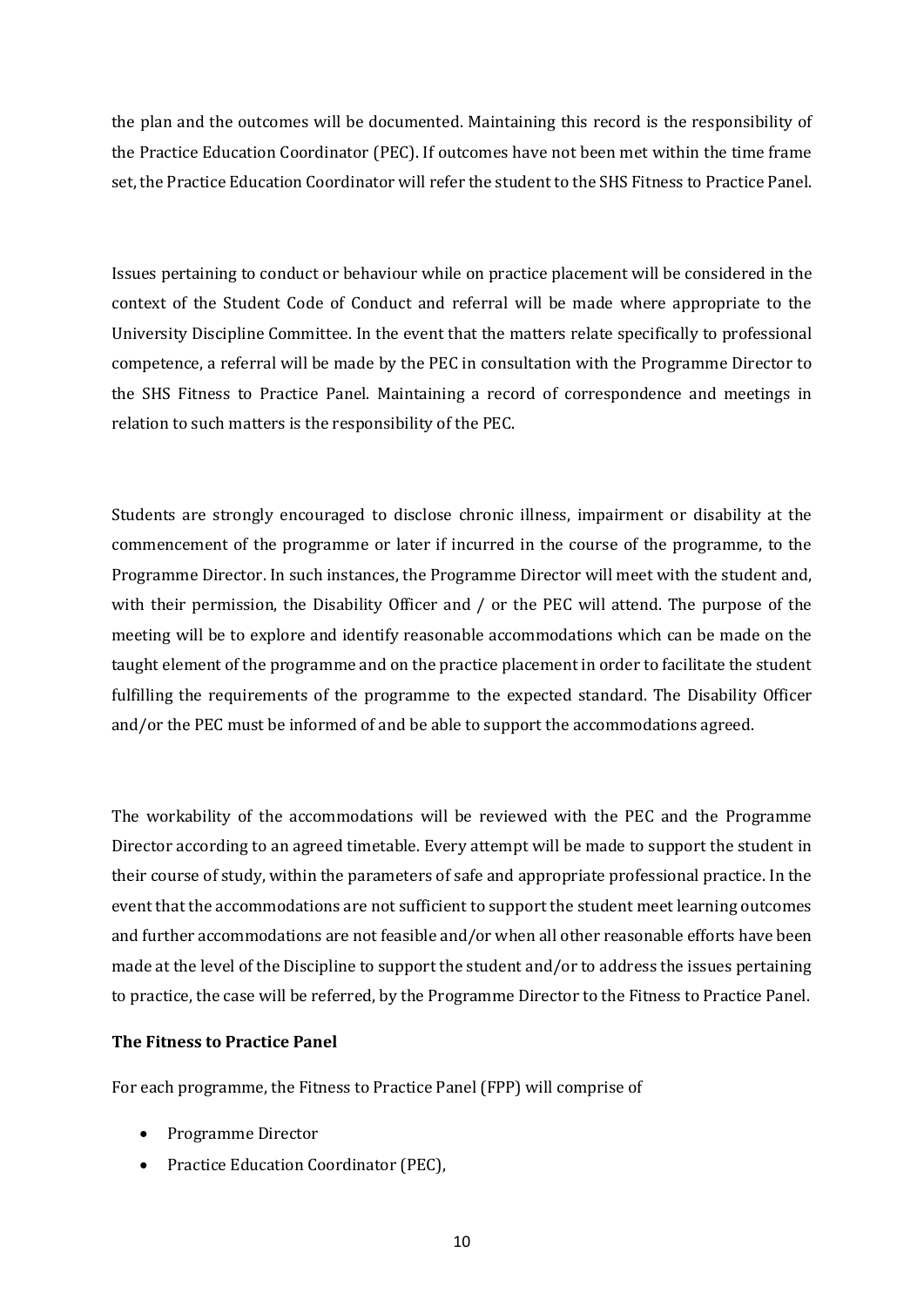- Head of Discipline for a cognate Discipline and the
- Head of School

The purpose of the panel is to assess whether the matter referred constitutes a Fitness to Practice concern that warrants referral to the University Fitness to Practice Panel.

The PEC will document for the FPP, a summary of the measures taken to ensure that the student has been supported on placement and any additional information/material relating to concerns. Where appropriate, evidence of competent practice and learning in accordance with professional (and where available, CORU) standards will be provided. The student will be offered the opportunity to provide a written response.

The FPP will conduct an interview with the student informed by documentation supplied. The student may bring a support person to the interview.

# **Decisions of the FPP**

The FPP can make the following decisions:

- That the matter arising can be dealt with through the normal processes for assessment and progression on the Programme
- That the matter arising is of sufficient concern that it merits consideration under the Fitness to Practice Panel of the University.

The student will be kept informed of the processes being followed.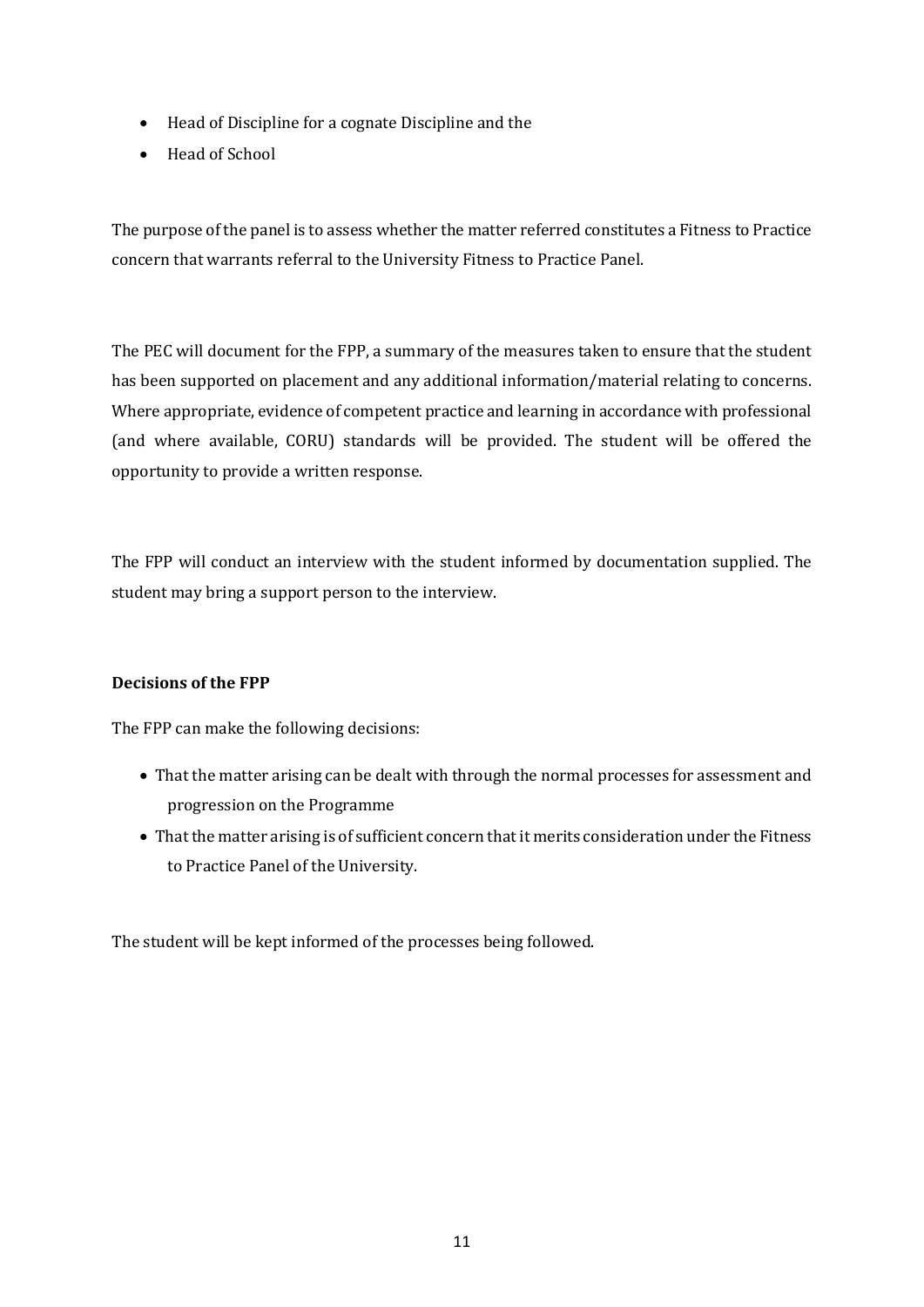





## **School of Nursing and Midwifery**

### **National University of Ireland Galway**

**in partnership with**

**Health Services Executive**

# **Code of Conduct**

Student nurses and midwives are required to display a high standard of professional behaviour in practice and must adhere to the principles, values and standards of conduct outlined in the Code of Professional Conduct and Ethics of the Nursing and Midwifery Board of Ireland (2014). See file:///C:/Users/0065731s/Downloads/Code%20of%20Professional%20Conduct%20and%20Ethics%2 0Dec%202014.pdf Student nurses and midwives are expected to be familiar with the Code and its supporting documents. Students should also be aware of expectations regarding the use of social media and social networking

file:///C:/Users/0065731s/Downloads/NMBI%20Social%20Media%20and%20Social%20Networking% 20Guidance%20to%20Nurses%20and%20Midwives.pdf (Nursing and Midwifery Board of Ireland, 2013)

Students should familiarise themselves with the following documents:

*Guidance to Nurses and Midwives on Medication Management* (An Bord Altranais, 2007) file:///C:/Users/0065731s/Downloads/GuidanceMedMan\_2007.pdf

*Scope of Nursing and Midwifery Practice Framework* (An Bord Altranas, 2000) file:///C:/Users/0065731s/Downloads/Scope%20of%20Nursing%20and%20Midwifery%20Practice%2 0Framework%20April%202000.pdf

In addition, student midwives should be familiar with the *Practice Standards for Midwives* (Nursing and Midwifery Board of Ireland, 2015) file:///C:/Users/0065731s/Downloads/Practice%20Standards%20for%20Midwives%202015.pdf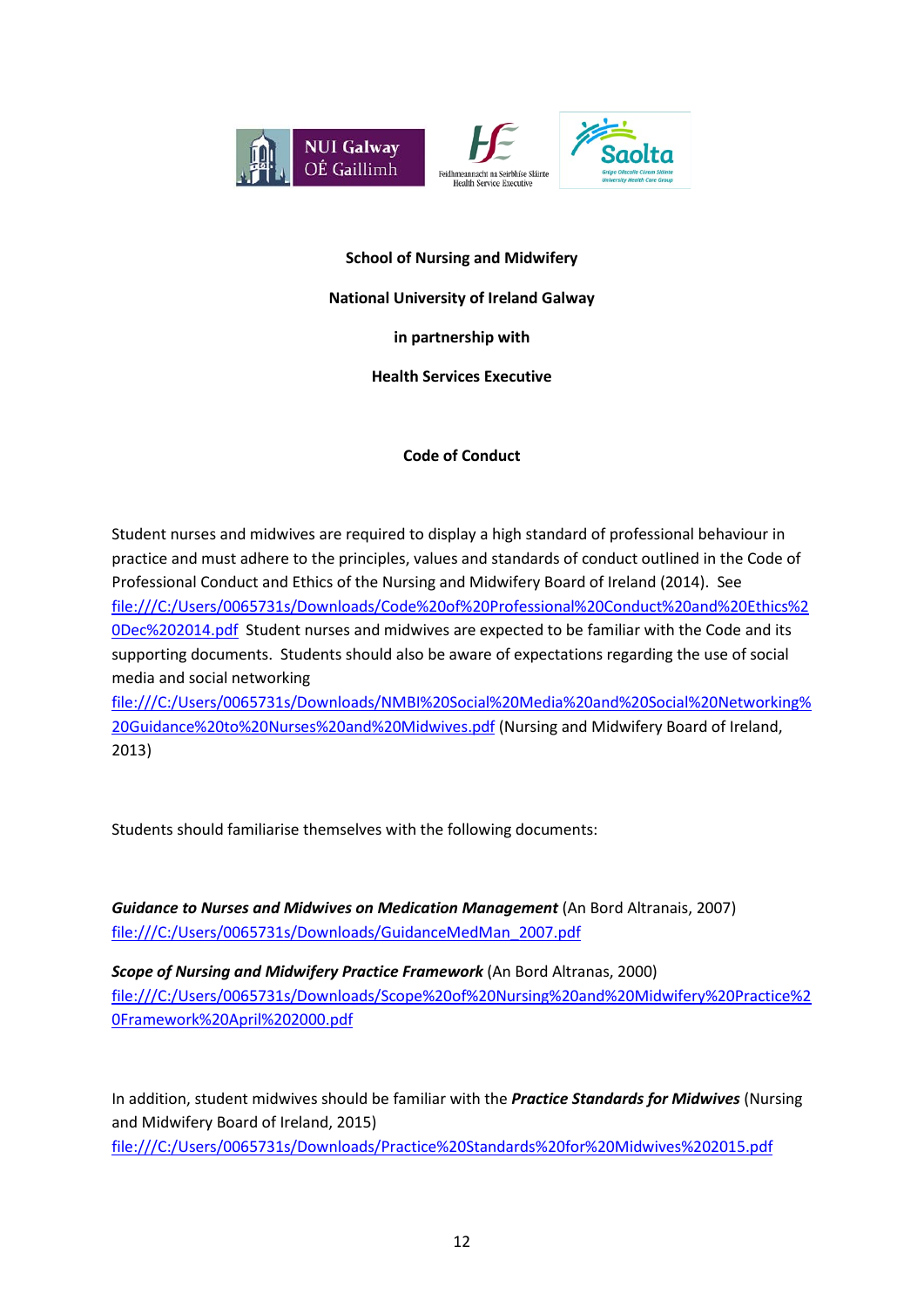Student nurses or midwives who breach the accepted codes of conduct or standards of performance are subject to the disciplinary procedures which apply to students within NUI Galway and staff within the Health Service Executive (during the internship period). The relevant codes and procedures are outlined in Appendices 1and 2. Where possible, the concerns regarding fitness to practice will be addressed via the normal support and pastoral provision of the programme and the university. In the case of fitness to practice issues a student may be referred to the Fitness to Practice Panel under the Fitness to Practice Policy (Appendix 3). *Note* NUI Galway are currently finalising the Fitness to Practice Policy which will apply to all students once published.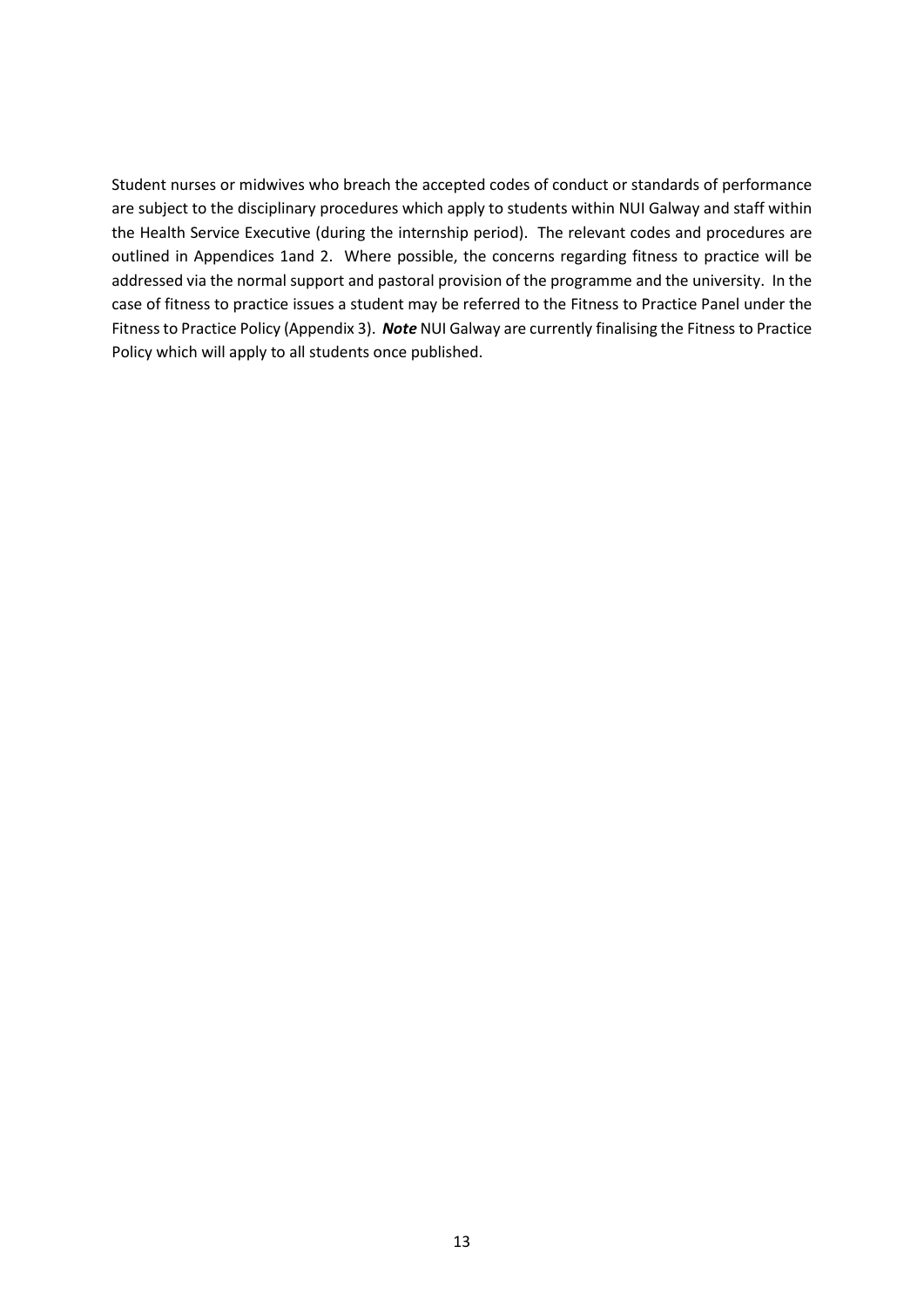# **Appendix 1**

**National University of Ireland, Galway**

**Procedures for Dealing with Breaches of the Student Code**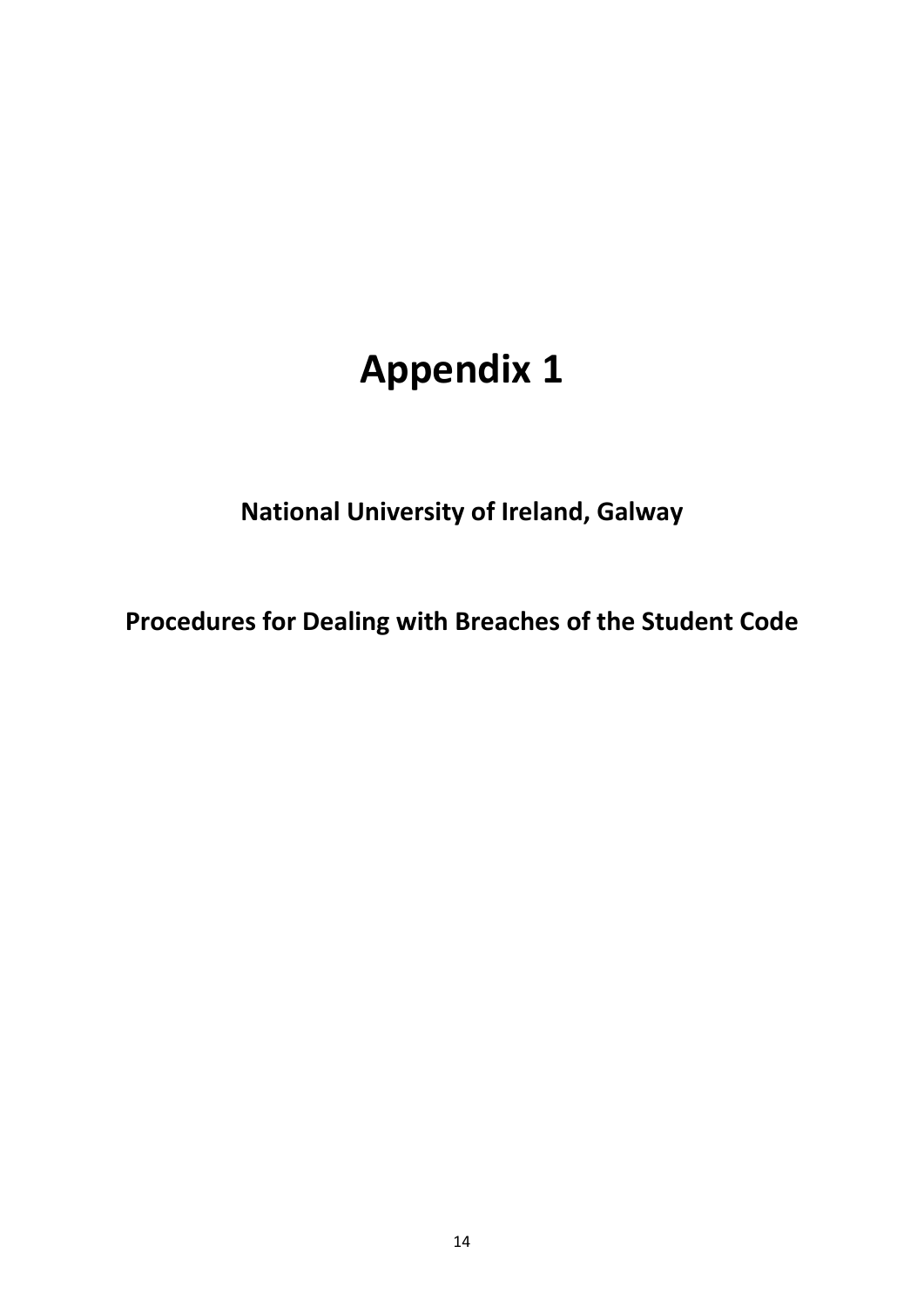# **1.0 Introduction**

The primary objectives of the University are the dissemination and advancement of knowledge and understanding through teaching, research, study and rational discussion.

Any student who enrols for any course in the University in doing so accepts the objectives of the University and is giving a commitment, as a responsible individual and as a member of the University community, to behave in an appropriate manner.

The Student Code of Conduct offers guidelines as to the norms of behaviour that accord with the obligations of students, but where more specific requirements are in place, they are available on the University's web site <http://www.nuigalway.ie/codeofconduct/> It should be noted that Students of the University cannot claim any privileged position in regard to the general law of the land.

Breaches of this Code and of any University regulations make students liable to the imposition of sanctions.

# **2.0 Broad Principles**

In the broadest terms the University expects students to behave in a manner which ensures that the University can meet its legal, statutory and contractual obligations, that all students and staff are treated with dignity and respect, that all University property and facilities are used appropriately and that students uphold the good name of the University in their actions both on and off campus. The University will have due regard to a student's right to freedom of speech within the law and to the relevant University policies.

# **Rights and obligations of staff, students and others**

- Every student and staff member has the right to be treated with dignity and respect.
- Students are expected to acknowledge the authority of the staff of the University, both academic and support staff, in the performance of their duties.

# **Academic Conduct**

- Every student is expected to approach his/her academic endeavours with honesty and integrity.
- Each student shall comply with his/her academic programme requirements in terms of lectures, practicals, assignments and assessments and with all University registration, fee, library, use of computer facilities and examination regulations associated therewith.
- No student shall provide false or misleading information to or withhold relevant information from any party regarding his/her academic achievements.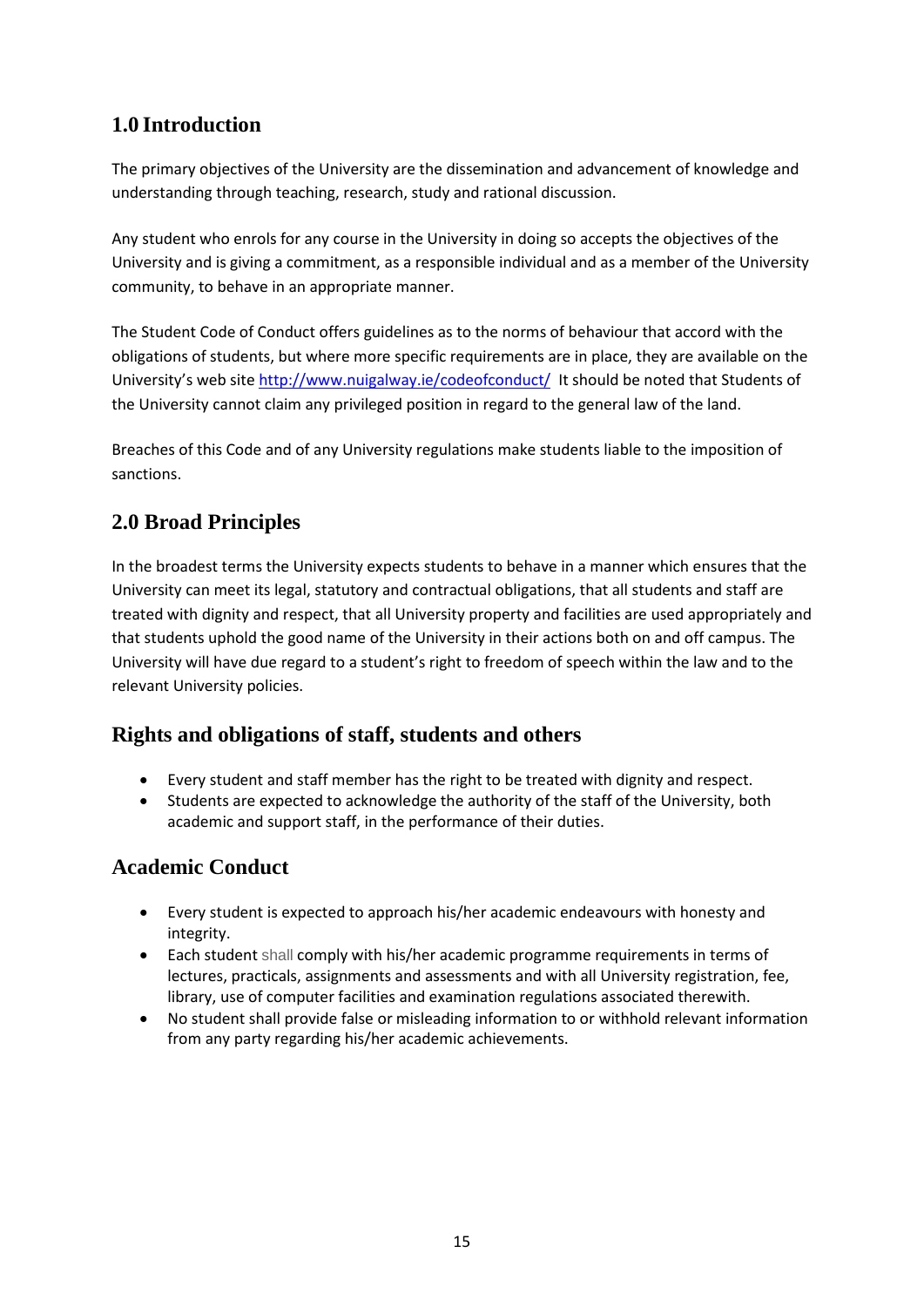# **General**

- Every student is required to behave in a manner which enables and encourages participation in the educational activities of the University and does not disrupt the functioning of the University.
- The maintenance of the good name of the University is in the interests of all of the University community and, as the standing of the University depends largely on those who represent it, it is the duty of its students at all times to behave, both inside and outside of the University, in a way which does not bring discredit to the University.
- This Student Code of Conduct does not purport to contain all of the regulations of the University. Where such regulations are made, information as to their content will be publicised and made available to the student body by posting them on the University website. It is incumbent on students to ensure they are familiar with the regulations applicable at any given time. Regulations are currently in place covering among other things such matters as:
	- Enrolment and re-enrolment
	- Admission to Courses and Examinations
	- Procedures for the checking and appeal of examination results
	- Plagiarism
	- Use of various University facilities
	- Establishment and Financial Management of Clubs and Societies by Students

The observance of the Code, so far as it applies to the individual student, is his/her personal responsibility and, so far as it applies to recognised groups, is the responsibility of their duly appointed officers.

Breach of any of the regulations of the University will be dealt with either under the appropriate approved University procedure or the Disciplinary Procedure as laid out in Section 6.0 below. Every student is required to cooperate with the disciplinary procedures outlined below. Failure to cooperate or failure to pay a fine or comply with a disciplinary sanction imposed for a breach of discipline (subject to any right of appeal applicable) is considered a breach of this Student Code of Conduct.

# **Use of Buildings, Facilities and Equipment**

• Every student is expected to treat with respect the property, equipment and facilities of the University.

# **3.0 Specific Examples of Breaches of the Student Code of Conduct**

Without affecting the generality of the above the following identifies some specific examples of breaches of this Code:

- Obstruction of members of the University staff, agents of the University or other students in the performance of their duties.
- Obstruction of any other student in the normal pursuit of his/her course of study.
- Any violence or threats of violence or any abuse, either physical or verbal.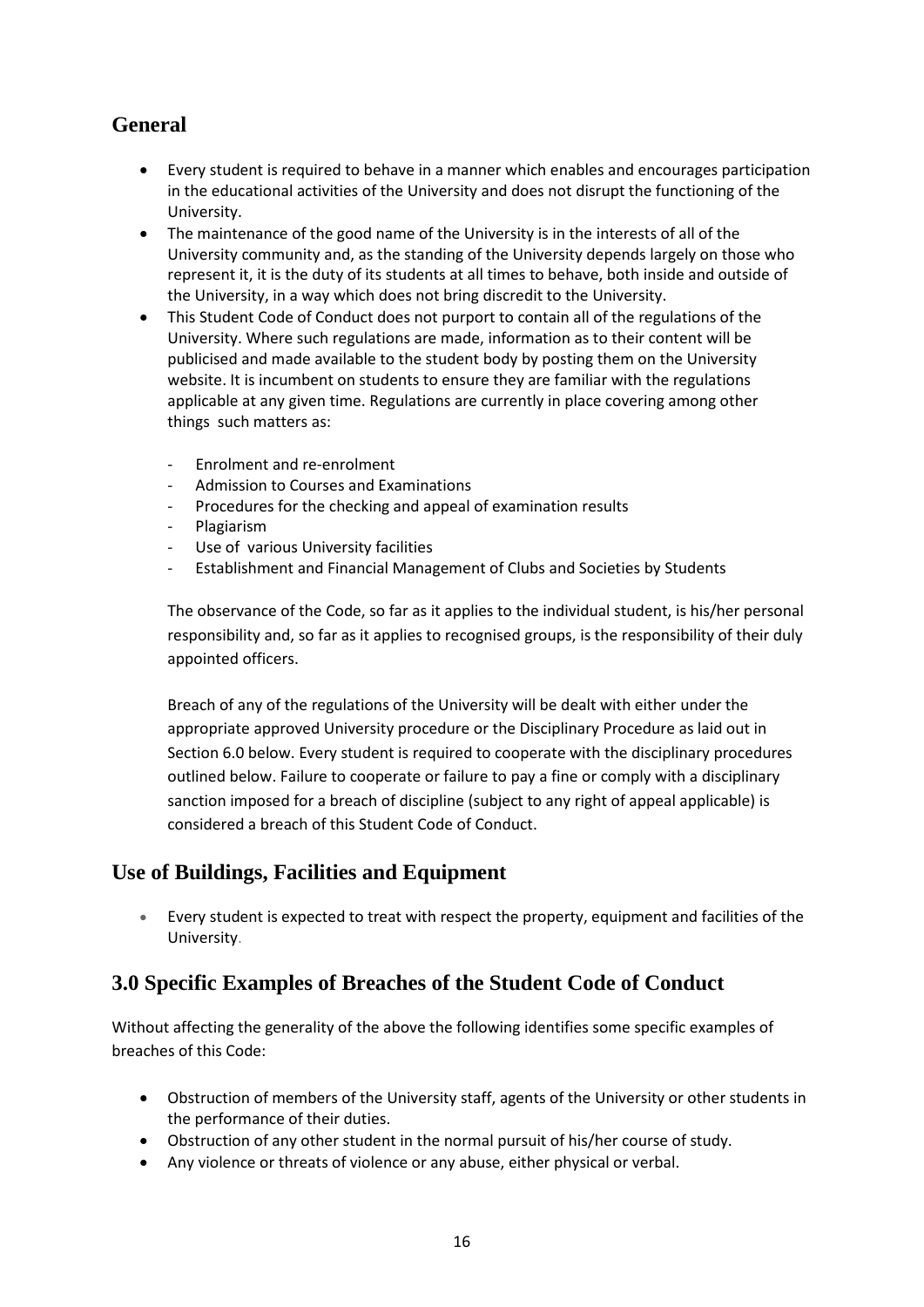- Any bullying or harassment or any discrimination on the grounds of gender, marital status, family status, sexual orientation, religious belief, age, disability, race, colour, nationality or ethnic or national origin, membership of the travelling community or perceived political belief or affiliation
- Any behaviour that endangers the welfare of the individual or others.
- Making derogatory comments or allegations against a member of staff or other student either in person or utilising electronic media such as e-mail or social networking sites.
- Cheating, plagiarism (for further details on Plagiarism, please see Code of Practice for Dealing with Plagiarism) and circumstances where a student submits the work of another as his/her own or allows another person to undertake an assessment or assignment for him/her.
- Providing false or misleading information or documentation to, or withholding relevant information from, the University or a third party with the intent to gain, or with the effect that a student gains, an unfair academic advantage or other academic benefit or service.
- Providing false academic or professional references or making false claims about academic or professional achievements to the University or a third party for whatever reason.
- Falsification or misuse of University records or documents.
- Personation of others, within or outside the University, in connection with academic attainments or awards.
- Failure, without reasonable explanation, to carry out all or any of the following to the satisfaction of the Academic Council: attend lectures; attend prescribed practical classes, or laboratory, drawing-office or clinical sessions; attend tutorial classes; meet requirements laid down for project-work, essay-writing, or any other prescribed course exercise.
- Conduct likely to disrupt teaching, examinations, study, research, or administration of the University.
- Failure to abide by the regulations governing enrolment on the academic programme, attendance at lectures and other prescribed exercises and the conduct of examinations.
- Failure to abide by regulations governing the use of the Library.
- Failure to abide by the Student Code of Conduct governing the utilisation of Computer facilities.
- Refusal to produce a Student Identity Card when requested to do so by a University staff member who shall identify himself/herself. Every student is issued with a Student Identity Card at Registration which he/she must carry while on University premises. A student may be required to show a current Card for entry to, or in: Lecture Halls, Laboratories, Computer suites, the Library, the Restaurant, or in any part of the University premises and grounds. A student must present this Card if so requested by any member of the University's staff. Students are required to show their Student Identity Card at all examinations.
- Failure to comply with any reasonable oral or written, individual or collective instruction(s) given by any employee or agent of the University in the execution of their duties.
- Any behaviour that could damage the good name or standing of the University.
- Use of social media to organise, support or contribute to social events associated with the concept of "College Week/Rag Week"
- Abuse of alcohol or other substances on the campus, including contravention of the regulations which may be made from time to time relating to the consumption of alcohol or other substances on the campus.
- Smoking in University buildings in contravention of the Public Health Tobacco Act 2002, Section 47 (as amended) and the Tobacco Smoking (Prohibition) Regulations 2003.
- Interference with the University's safety equipment, fire fighting equipment, security systems or alarm systems.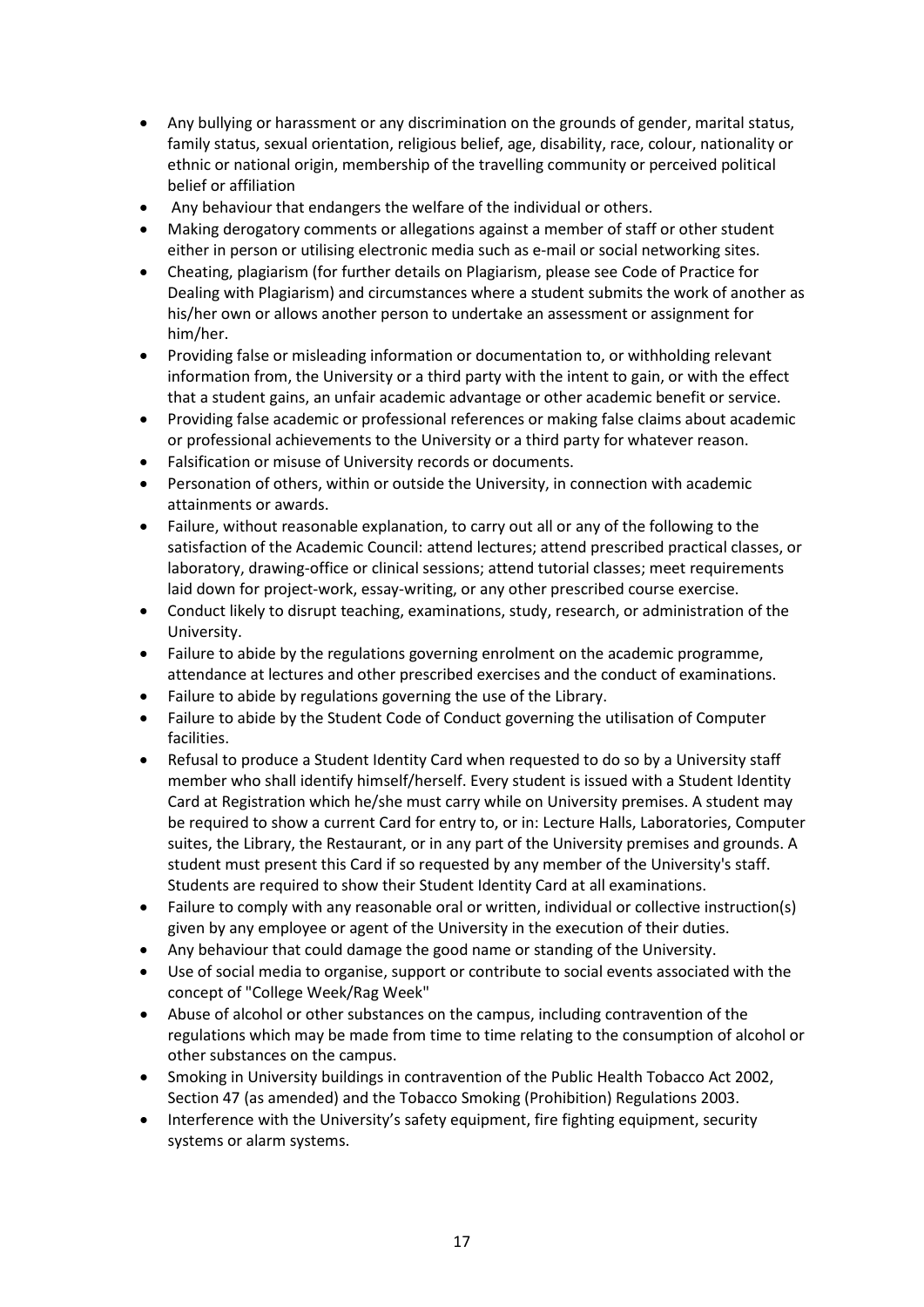• Damage, defacement, theft, misuse or use without authorisation of any equipment or property belonging to the University or any Club or Society or the private property of an individual member of the University community.

# **4.0 The Wider Community**

Student behaviour in the wider community reflects on the University and the University will deal with complaints brought by members of the public to the University in respect of student behaviour under this Student Code of Conduct. In particular, students are obliged to behave in a manner that will not bring the University into disrepute when outside the precincts of the University. This includes, but is not limited to, a student's place of residence and during a work placement, field work or clinical practice.

If a student is the subject of a criminal investigation or has criminal proceedings pending against him/her or has been found to have committed a criminal offence, the University may initiate, proceed with and/or suspend a disciplinary procedure as seems appropriate to it. In such circumstances, it may also suspend the student in accordance with the procedure as laid down at 6.3 below pending the outcome of the criminal process and/or the disciplinary procedure.

# **5.0 Disciplinary Authorities**

# *Designated Authority:*

The University assigns day-to-day authority to certain staff to deal with the maintenance of order and discipline in their specific operational areas, e.g. Heads of Functions, Security Staff etc. Each of those staff is a Designated Authority for the purposes of the maintenance of order generally in the University and for the purposes of this Code.

# *Disciplinary Officer:*

There shall be a Disciplinary Officer, as appointed by the President from time to time, whose function shall be to deal summarily with breaches of the Code brought before him/her or to refer the matter to the Discipline Committee of the University.

# *The Discipline Committee:*

There shall be a Discipline Committee whose function shall be to deal with any matters referred to it by the Disciplinary Officer and to act as a board of appeal in respect of appeals lodged against the decision of either the Disciplinary Officer or of a designated authority in relation to matters covered by other University rules or regulations. The decision of the Discipline Committee when acting as a board of appeal shall be final.

# *The Appeal Board:*

There shall be an Appeal Board whose function shall be to deal with appeals against the decisions of the Discipline Committee when the Discipline Committee is not itself acting as a board of appeal.

# *Membership*

Academic Council shall nominate for a period of four years a panel of twelve people, ensuring that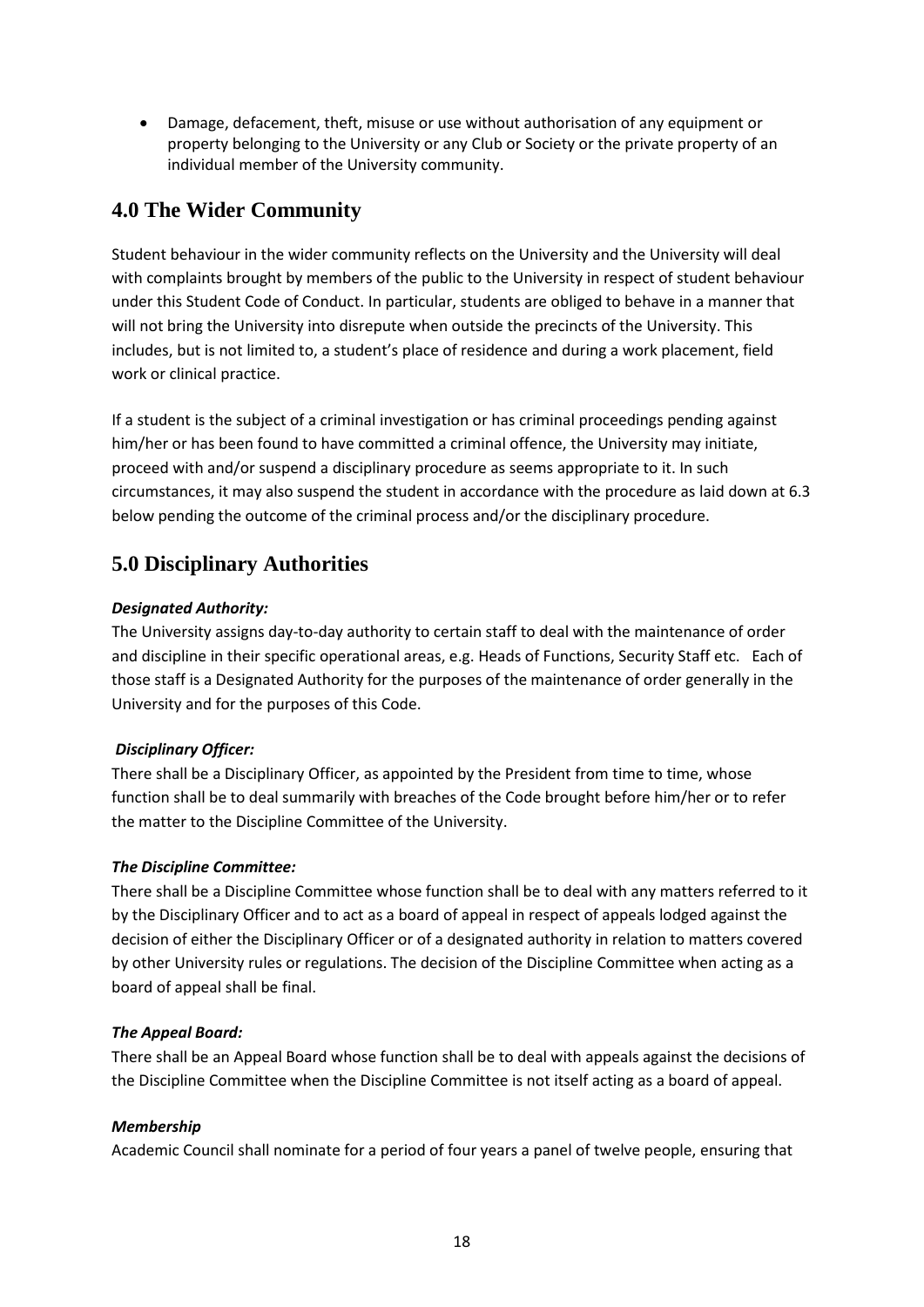amongst the membership of the panel there are sufficient members capable of conducting a case through the medium of the Irish language.

The Registrar & Deputy President shall make nominations from this panel to the Discipline Committee and to the Appeal Board and these nominees will normally hold office for four years.

The Discipline Committee shall be constituted as follows:

- Chairman, appointed by the President.
- Three members of the Students' Union, nominated by the Students' Union.
- Four members selected by the Registrar & Deputy President from the panel nominated by the Academic Council.
- The Appeal Board shall be constituted as follows:
- Chairman, appointed by the President.
- Two members selected by the Registrar & Deputy President from the panel nominated by the Academic Council.
- Two members of the Students' Union, nominated by the Students' Union.
- An external member of Údarás na hOllscoile, appointed by the President.

In the event that the Chairman of either the Discipline Committee or the Appeals Board is not capable of conducting a case through the medium of the Irish Language, the President shall appoint a Chairman for the purposes of hearing a specific case through the medium of Irish. If the Chairman of the Discipline Committee or the Appeal Board is found to be implicated in any aspect of the case under review, a Chairman shall be nominated ad hoc by the President from among the members of the Academic Council.

In the event that an Academic Council nominee of either the Discipline Committee or the Appeals Board is not capable of conducting a case through the medium of the Irish Language, the Registrar & Deputy President shall appoint a member of the panel nominated by Academic Council for the purposes of hearing a specific case through the medium of Irish.

In the event that a Students' Union representative on either the Discipline Committee or the Appeals Board is not capable of conducting a case through the medium of the Irish Language, the Students' Union shall appoint a representative for the purposes of hearing a specific case through the medium of Irish.

No person who is a complainant(s) or defendant in a particular alleged breach shall be entitled to act as a member of any of the bodies dealing with that breach. In such cases the Students' Union or the Registrar & Deputy President will nominate a replacement from the Student Union or the panel nominated by the Academic Council as appropriate.

Membership of the Discipline Committee and the Appeal Board shall be mutually exclusive. Nominated or appointed members of the Discipline Committee and Appeal Board, other than the members nominated by the Students' Union, shall hold office for four years or for the remainder of the term of the panel in the event that someone is appointed to the panel as a replacement.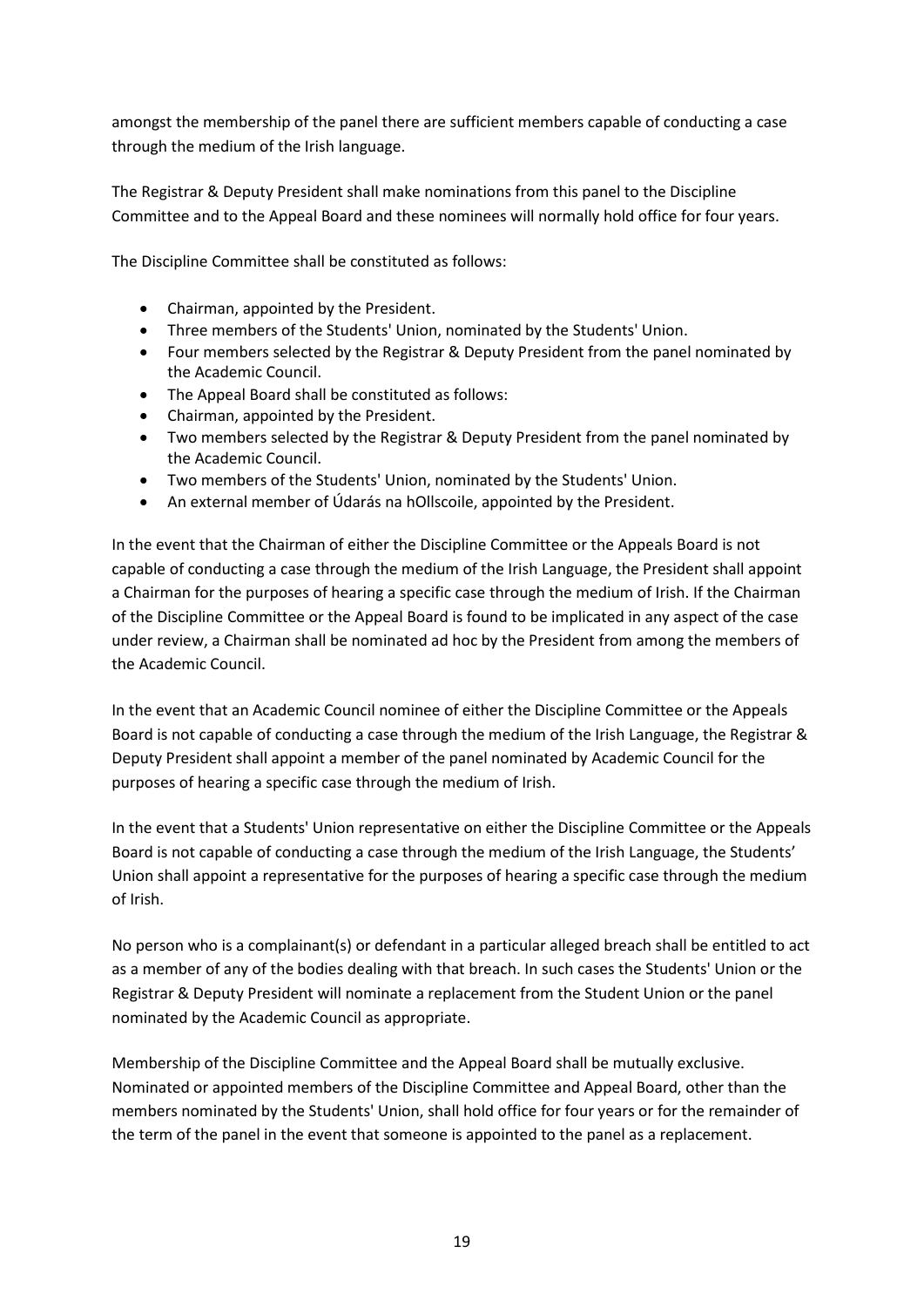Members nominated by the Students' Union shall normally hold office for one year, but such members shall not be precluded from reappointment.

# **6.0 Disciplinary Procedure**

A Designated Authority is empowered to investigate alleged offences in its appropriate area and to issue findings thereon. Subject to appeal, as set out below, the Authority's findings shall be final. A Designated Authority may refer the alleged offence to the Disciplinary Officer or directly to the Discipline Committee if, in the opinion of the Designated Authority the matter, by reason of its gravity or nature, would be more suitably considered by them.

Complaints other than those more appropriately dealt with by a Designated Authority will be made to the Disciplinary Officer. The Disciplinary Officer may immediately refer the matter to a Designated Authority or to the Discipline Committee if the Disciplinary Officer considers the charge by reason of its gravity or nature would more suitably be considered by a Designated Authority or the Discipline Committee or he/she may deal with the matter under the Summary Procedure outlined below.

The complainant(s) and the student(s) against whom the allegation is made may be present throughout all or any hearings in relation to the alleged offences. At any hearings the student(s) against whom an allegation is made will be entitled to the presence and assistance of a friend.

# **6.1 Summary Procedure**

The Disciplinary Officer shall conduct a preliminary investigation of any complaints made to him/her. He/She shall as soon as is practicable arrange a meeting with the students(s) against whom the complaint is made in order to consider the case, interact with the students(s) and form an opinion on the seriousness of the case and if appropriate proceed to a finding. The students(s) will have the right to be accompanied to the meeting by a friend1. The Disciplinary Officer shall notify the students(s) that they are being interviewed under the conditions laid out in the Student Code of Conduct. The Disciplinary Officer shall also explain that it is the student's right to refer the matter directly to the Discipline Committee for adjudication at any stage during the meeting. The Disciplinary Officer must confirm that the students(s) understands the process and is willing to continue.

If the student(s) against whom the complaint is made fails, without reasonable cause, to attend the meeting arranged, he/she/they shall thereby be in breach of the Code, and the Disciplinary Officer may proceed to a finding in his/her/their absence.

If deemed necessary by the Disciplinary Officer, the complainant(s) may be called to the meeting to give evidence. If he/she/they fail(s) to attend the meeting, without good reason, the Disciplinary Officer shall not proceed further in the matter, and shall regard the allegation made as withdrawn.

The Disciplinary Officer has the discretion to ask the President of the Students' Union to attend any meetings in an observational capacity.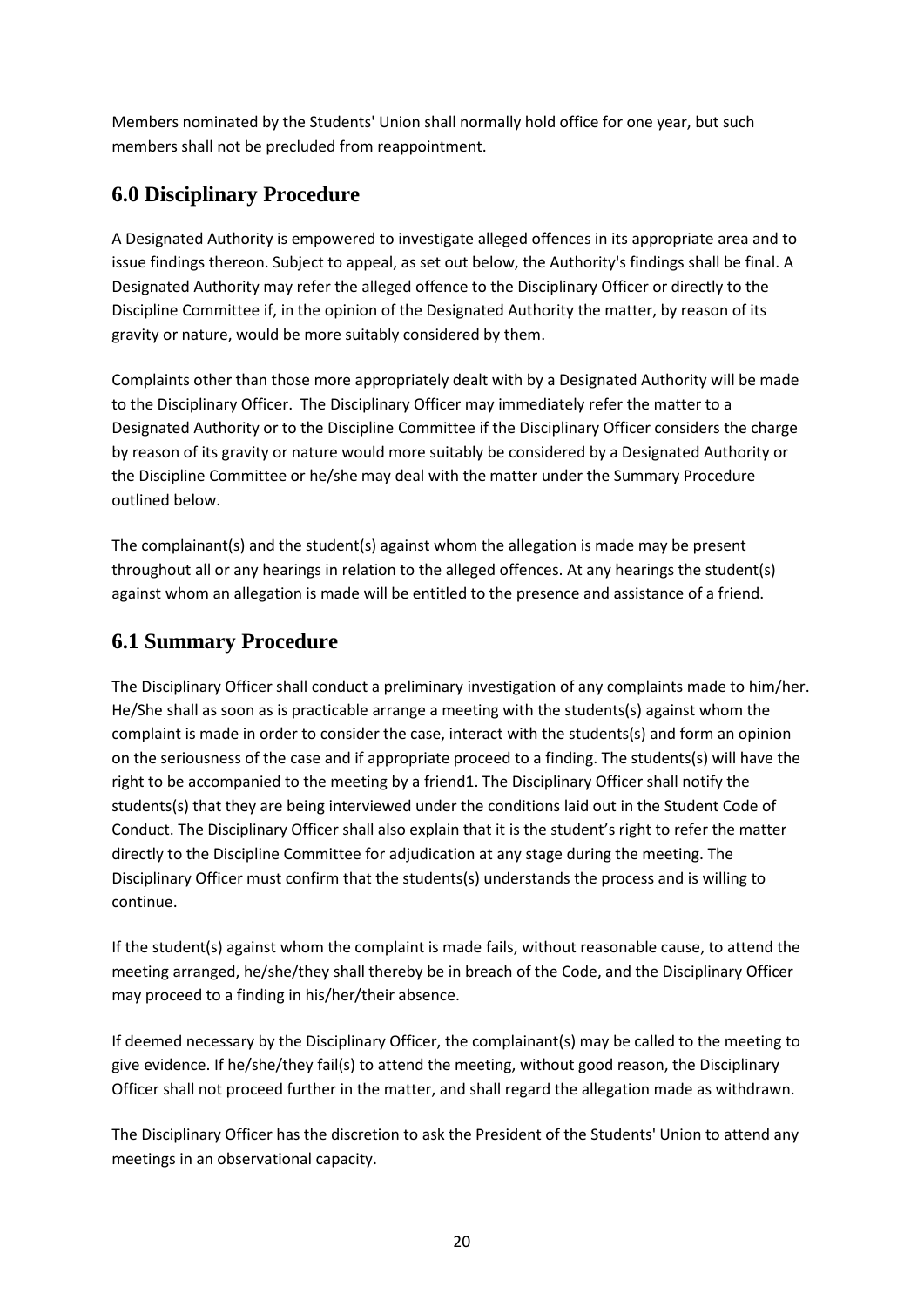The Disciplinary Officer shall ask the students(s) to accept or reject the accusation and shall offer to consider whatever submission the students(s) sees fit to make in regard to the charge. Where it proves impracticable for the Disciplinary Officer to arrange a meeting with the student, the Disciplinary Officer shall explain the rights of the students(s) by telephone or failing that by email or by registered letter.

The Disciplinary Officer shall decide whether or not to uphold the complaint.

The Disciplinary Officer, in the event that the complaint is upheld, may impose the following sanctions:

- Dismiss the complaint.
- Issue a verbal warning.
- Except in cases of plagiarism or cheating, impose a fine not exceeding 5% of the annual fee for Year 1 Arts at the time the fine is imposed. The Disciplinary Officer may also require a contribution by the students(s) towards the cost of remedying, in whole or in part, any damage or loss caused.
- Refer the matter in writing to the Discipline Committee, without making any decision as to guilt, where the Disciplinary Officer considers the charge by reason of its gravity or nature would more suitably be considered by the Discipline Committee.
- Where the gravity of the matter warrants it, the Disciplinary Officer may request the President to suspend the students(s) from the University in accordance with the procedure defined at 6.3 below.

The outcome of the hearing shall be given in writing to the student. The students(s) shall be informed of their right to appeal the decision to the Discipline Committee, the procedure for lodging an appeal and the time limit for lodging an appeal.

The students(s) may, prior to or during the meeting with the Disciplinary Officer request that the matter be referred to the Discipline Committee for adjudication.

Where an alleged breach of discipline appears to involve two or more students, such students may be jointly charged and heard together.

# **6.2 Discipline Committee Hearing**

In the event that a complaint has been referred to the Discipline Committee the Secretary of the Discipline Committee shall summon the student(s), against whom the complaint is made, to a meeting of the Discipline Committee. If the student(s) fails, without reasonable cause, to attend, he/she/they shall be in breach of the Code and the Discipline Committee may proceed to a finding in his/her/their absence.

The complainant(s) shall be asked to present the case to the Discipline Committee. If the complainant(s) fails, without reasonable cause, to attend the meeting the Committee shall not proceed further in the matter and it shall regard the allegation made as withdrawn.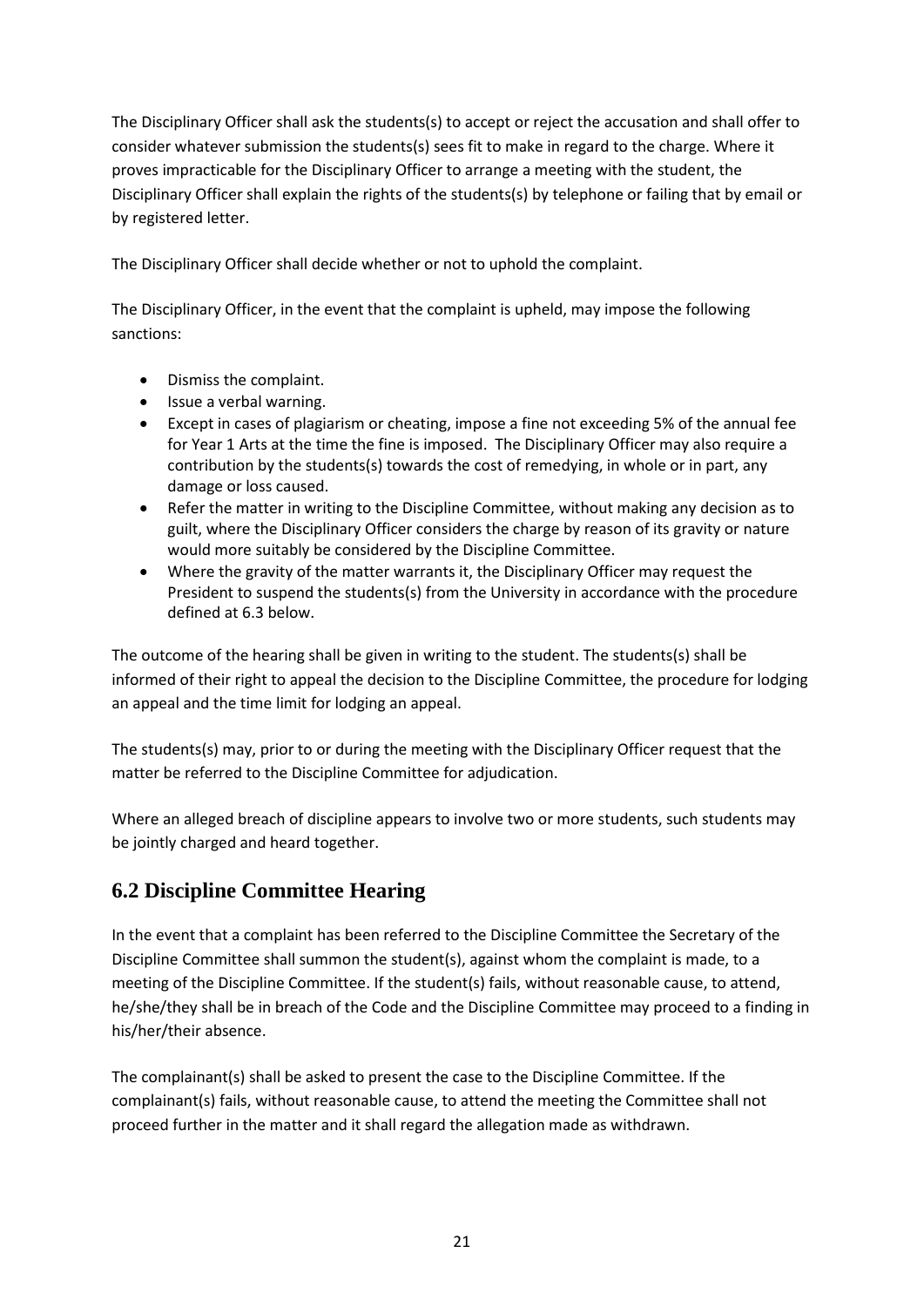The student(s) shall be asked to admit or deny the alleged offence. If the student(s) admits the substance of the charge or complaint to be true, it shall not be necessary for the complainant(s) to offer evidence, although both parties may make such verbal or written submissions as they wish in relation to the penalty.

If the student(s) denies the alleged charge, the subsequent procedure shall be fair and reasonable having regard to the nature of the offence and the penalties laid down in this Code.

In particular the following practices shall be observed:

- a) All the evidence shall be heard in the presence of the complainant(s) and the student(s) who may be accompanied by a friend to the hearing. The student(s) shall be given the opportunity to question any persons who are called by the complainant(s), who likewise may question any persons called by the student(s).
- b) The student(s) shall be given the opportunity of: offering evidence; calling such persons as he/she wishes to provide supporting evidence; and providing such documentation as is relevant to the issues.
- c) The complainant(s) and the student(s) shall be given the opportunity to make submissions after evidence has been taken including representations in regard to the penalty where the Discipline Committee has found that the charge has been proved against the student.
- d) The Committee shall deliberate in the absence of the complainant(s) and the student(s) and shall be entitled to seek legal advice on any legal matter arising in the course of the proceedings.

The determination of the Discipline Committee shall be given in writing to the student concerned and copied to the relevant Dean of College and/or University Officers as deemed appropriate by the Discipline Committee. The findings of the Discipline Committee when acting as a board of appeal shall be final. If appropriate, the students(s) will be informed of the right to appeal to the Appeal Board, the procedure for lodging an appeal and the time limit for lodging an appeal.

Any student(s) who is currently outside of Ireland may request the Discipline Committee to arrange a non-oral hearing of the Discipline Committee if the student(s) wishes to circumvent the necessity of travelling to Galway to attend an oral hearing. This will be considered by the Chairman of the Discipline Committee and where the Chairman decides to grant such a request, a Discipline Committee shall be convened to consider the allegation(s) against the student(s) on the basis of written submissions from the complainant(s), the students(s) and other relevant parties. The student(s) and the complainant(s) shall be given an opportunity to respond to the other's submissions before the Committee meets.

A properly convened meeting of the Discipline Committee may proceed to a finding notwithstanding the absence of any member(s).

# **6.3 The Appeals Process**

An appeal against the decision made and/or the penalty imposed may be lodged only by the student against whom the decision has been made. The appeal must be made to the Chair of the Appeals Board, through the Secretary of the Appeal Board, within two weeks from the date of issue of the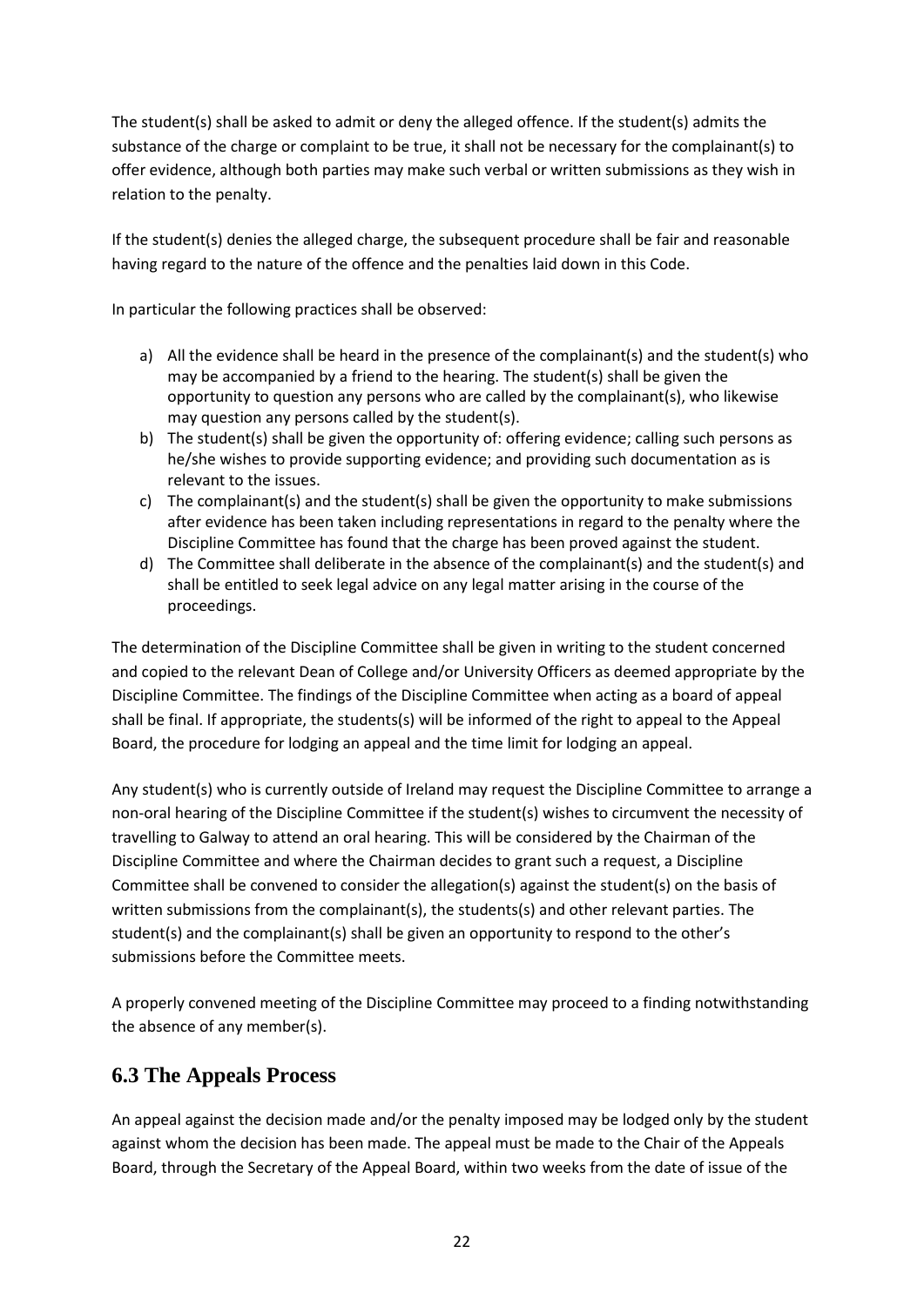decision of the Discipline Committee and the appellant shall submit to the Secretary of the Appeal Board, in writing, the grounds for appeal.

The date of issue of the said decision shall be the date on which the decision is posted to the student's address as appears on the University's register of students, or the date on which the said decision is handed to the student.

A copy of the appellant's grounds of appeal including the appellant's submission, if any, shall be provided to the Appeal Board and copied either to the Chair of the Discipline Committee or, if the appeal is against the decision of the Disciplinary Officer, to the Disciplinary Officer who shall be asked to respond in writing.

The student has the right to make an oral submission to the Appeal Board. The Appeal Board may, at its discretion, and in the interests of justice, consider any further evidence or hear any other persons as it sees fit.

Where in the opinion of the Appeal Board and the requirements of justice so dictate, the Board may consider evidence which was not tendered at the hearing before the Discipline Committee but provided always that the intention to adduce such fresh evidence has been notified to the student or to the original complainant as the case may be, in time sufficient to enable the student or the complainant to consider properly the fresh evidence and to deal with it adequately at the hearing of the appeal.

The Appeal Board may:

- i. allow the appeal;
- ii. decrease or increase the penalty, or vary the nature of the penalty;
- iii. Reject the appeal.

The determination of the Appeal Board shall be given in writing to the student and the complainant and copied to the relevant Dean of College and/or University Officers as deemed appropriate by the Appeal Board. The decision of the Appeal Board shall be final.

A properly convened meeting of the Appeal Board may proceed to a decision notwithstanding the absence of any member(s).

# **6.4 Exclusion by the President**

The President has the right to exclude any student until the next meeting of the Academic Council and such right may be invoked by him/her at his/her sole discretion. If the disciplinary procedures have not already been initiated they shall be initiated as soon as practicable following exclusion by the President. Where the President has excluded a student, the Academic Council at its next meeting shall have power to continue such exclusion until the matter has been dealt with by the Discipline Committee or otherwise.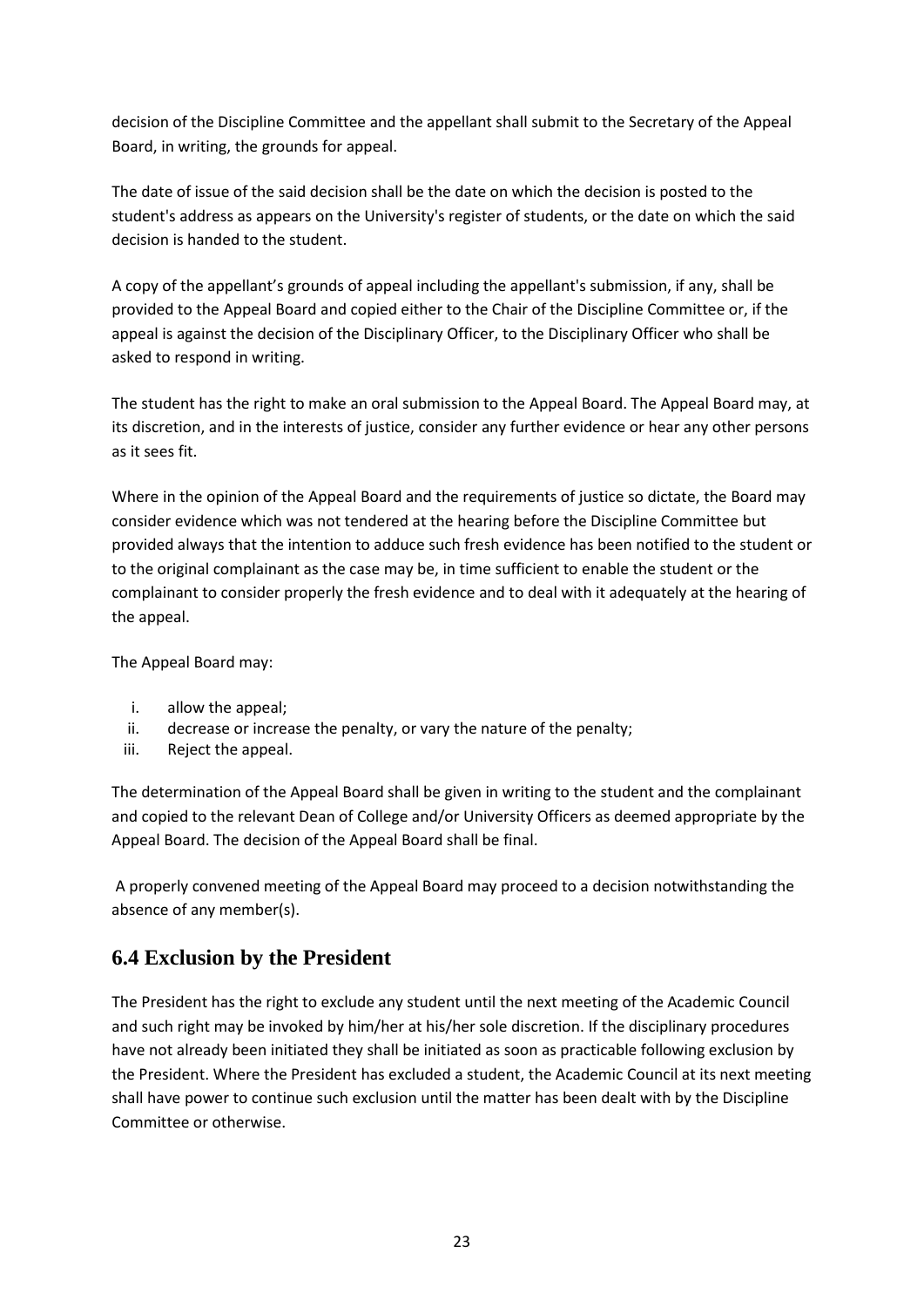Exclusion means inter alia that the student shall not be permitted to avail of any lectures, courses, facilities or services of the University for the period of exclusion. The excluded student is not permitted access to University property except for the purposes of attendance at any hearing of the Discipline Committee or Appeal Board.

# **7.0 Sanctions**

When a breach of the Code has been established after due process any one or more of the following penalties may be imposed:

- Reprimand (a formal reprimand, with a warning that the present breach will be taken into consideration if a further breach of the Code is subsequently established).
- Except in cases of plagiarism or cheating, a fine (determined by the appropriate body, payable under the further penalty of suspension).
- Academic Penalty such as the award of a zero mark for work presented.
- Refusal of admission to a named examination of NUI Galway for a specified period.
- Suspension for a stated period or disbarment from certain activities or suspension from the University until he/she/they has/have complied with the requirements laid down.
- Withdrawal from the University permanently or for a stated period.
- Expulsion i.e. that his/her/their name(s) be removed from the books of the University and that he/she/they be barred from the University premises permanently.
- The appropriate body may, although the allegation is proved, refrain from imposing a penalty and give an absolute or conditional discharge.
- In addition to any penalty or discharge, an order may be made requiring the payment of debt, damage or compensation under the further penalty of suspension or expulsion.

# **8.0 Review**

This Code shall be reviewed at intervals not less frequently than five years from its coming into operation, but it may be reviewed at other times on the decision of the Academic Council or at the request of the Students' Union, with the approval of the Academic Council. Any such review will be carried out by a Committee with equal membership, respectively, from the Academic Council and the Students' Union, under the Chairmanship of the President or of his nominee.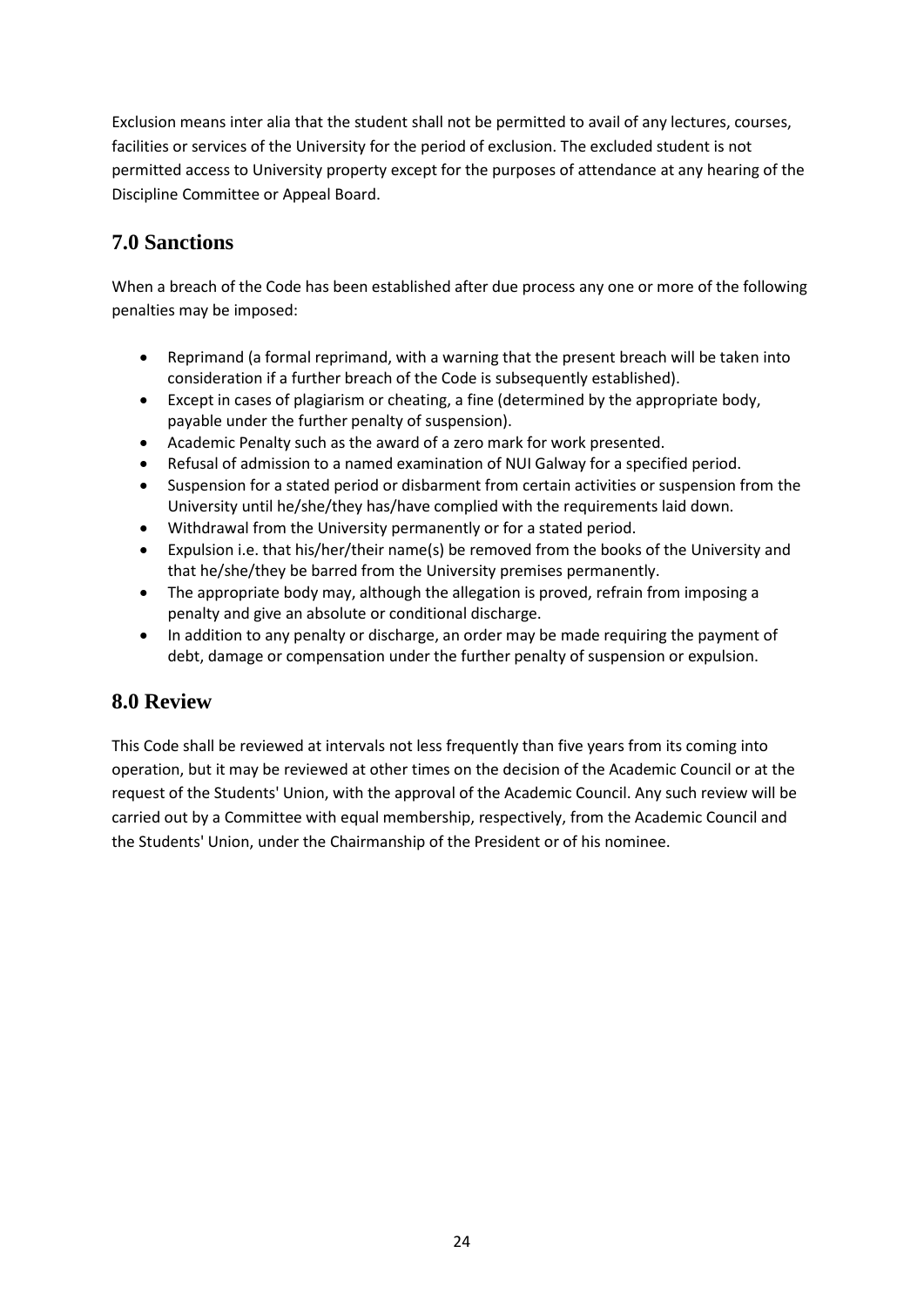# **Appendix 2**

**Health Service Executive-West**

**Disciplinary Procedure**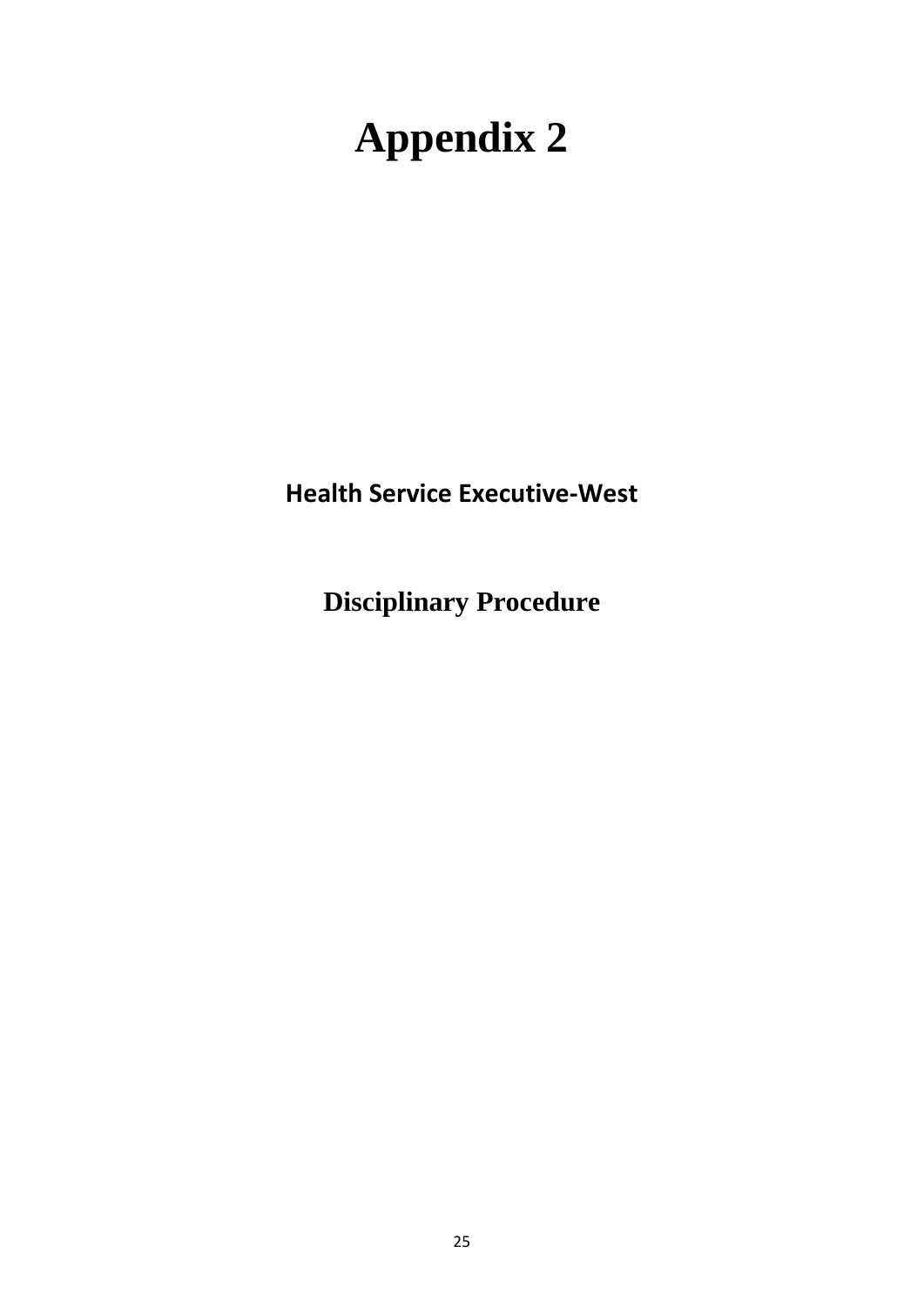# **Disciplinary Procedure of the HSE**

General Principles:

- (i) An employee/nursing student/midwifery student to whom the disciplinary procedure is applied has the right to reply and representation.
- (ii) An employee will be given prior notification of a disciplinary meeting and details of the breaches of codes of conduct or standards of performance involved.
- (iii)An employee who is aggrieved by any disciplinary measure has the right to appeal to the next highest level of authority and ultimately to the Chief Executive Officer and Minister for Health and Children. All appeals should be lodged within seven days of the notice regarding proposed disciplinary action being issued to the employee concerned.
- (iv)Nothing in this procedure shall detract from the powers and duties of the Chief Executive Officer, as provided for under Part II of the Health Act, 1970.

Good standards of conduct and performance can be achieved by employees knowing the standards that are expected of them, by the use of procedure to ensure that these standards are adhered to, and by providing a fair method of dealing with any failure to observe these standards.

The procedure, which is outlined below, applies to any employee who breaches the accepted codes of conduct or standards of performance. It is vitally important, therefore, that employees know what standards are expected of them:

# **Work Standards:**

Supervisors must clearly define job requirements and standards of performance.

# **Conduct:**

Employees must be made aware of the rules and regulation governing time-keeping, inability to attend due to illness, health and safety in the workplace, confidentiality, etc.

# **Serious Misconduct:**

Employees should be aware of those breaches of conduct of which would be sufficient to warrant suspension or dismissal without recourse to other stages of the disciplinary procedure. These would include:

- Physical assault or violence
- Theft
- Abuse/destruction of Board property
- Under the influence of alcohol or any illegal substance while on duty
- Falsification of any reports or records
- Fraud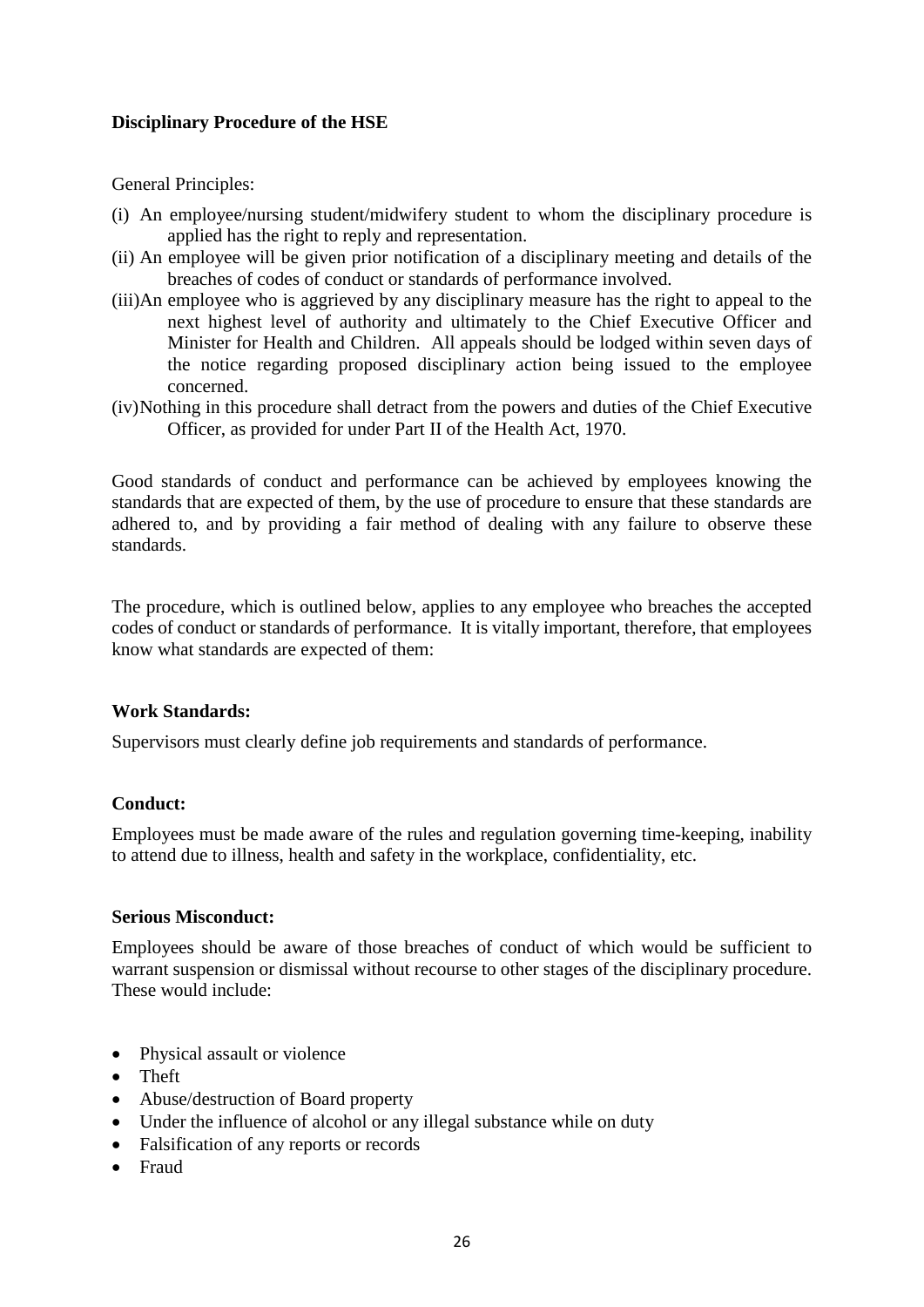- Obscene behaviour or sexual harassment
- Interference with employee clock cards
- Engaging in paid employment while absent from work on sick leave, irrespective of whether the absence is covered by a medical certificate. *This list is not exhaustive.*

# **Breaches of Standards/Rules (other than serious misconduct):**

It is the intention of the Health Service Executive to try to initially resolve problems through informal means. To this end, the supervisor will inform the employee of any unsatisfactory work performance or conduct and discuss the required improvements with him/her. If the employee continues to fail to achieve the required work/conduct standards, the disciplinary procedure will be invoked. The disciplinary procedure comprises the following stages:

# **Stage 1: Oral Warning**

The supervisor/department head will meet the employee and his/her representative to inform him/her that the disciplinary procedure is now being invoked and to issue the warning. The oral warning will clearly inform the employee of the standard/conduct s/he is failing to achieve and that repetition could result in further disciplinary action. At this stage, emphasis will be placed on establishing why the employee is failing to meet the required standard and on helping the employee to determine how s/he can prevent a recurrence. The employee will be advised that a record of the warning will be placed on his/her file. Subject to satisfactory service, a verbal warning will cease to have an effect after 6 months and will be removed from the employee's file.

# **Stage 2: Written Warning**

If insufficient improvement results from the verbal warning or there is further breach of rules, a further meeting will take place with the employee and his/her representative, at which his/her failure to improve as a result of the oral warning will be outlined. The facts of the case and the response of the employee will be recorded. A letter of warning will then issue to the employee containing the following information:

- Facts surrounding the misconduct or work standards not achieved;
- The Board's policy on the rule that was violated or the standards not achieved.
- Previous discussion.
- Reference to the fact that the written warning constitutes disciplinary action and failure to achieve the required standards will result in further disciplinary action.

The written warning will also draw the employee's attention to the fact that his/her job is at risk if his/her conduct or performance does not improve. A copy of the written warning will be sent to the employee's representative and a copy will be placed on the employee's file. Subject to satisfactory service, a written warning will cease to have effect after 1 year and will be removed from the employee's file.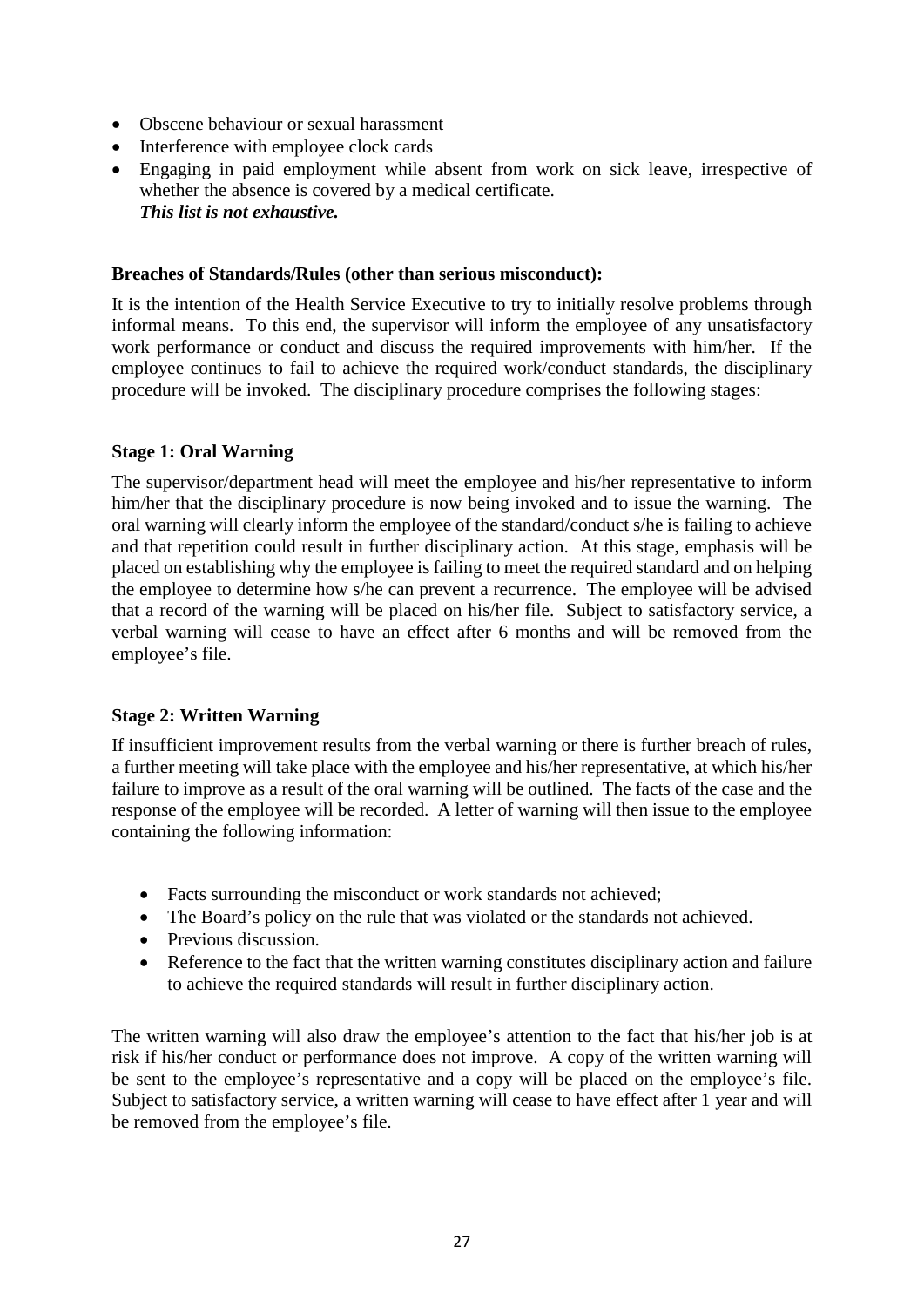# **Stage 3: Final Written Warning**

If there is no improvement in the employee's conduct or work performance, s/he will be furnished with a final written warning which will make it clear that his/her employment may be suspended or terminated if there is no improvement in conduct/performance (or if there is a further breach of the Health Service Executive's rules). A meeting will be held between local line management, the employee and his/her representative at which the employee's continued failure to meet the required work/conduct standards will be outlined. The employee will then be informed that s/he is being issued with a final written warning to the effect that any further failure to achieve the required standards or any further breaches of the Board's rules may result in suspension or dismissal. Details of the meeting will be recorded and a note will be put on the employee's file. Subject to satisfactory service, a final written warning will cease to have effect after 2 years and will be removed from the employee's file.

If, after the final written warning has issued, there is still no improvement or there are further breaches of the rules, a comprehensive report on the facts of the case will be prepared by the relevant personnel so that appropriate action can be taken, and Senior Management informed accordingly.

# **Stage 4: Serious Misconduct**

In serious cases of alleged misconduct, the following procedure will apply:

- (i) A comprehensive report of the alleged misconduct will be prepared immediately by the supervisor on duty, and the date, time and names of witnesses will be noted. Where possible, witnesses will be asked to write up their version of the alleged incident. Senior Management will be informed of the alleged incident.
- (ii) An employee may be put off duty with pay where the alleged offence is of a particularly serious nature, and time is required to allow for a proper investigation and the operation of agreed disciplinary procedures. An employee, pending the outcome of an investigation, will be kept informed of progress and given the earliest opportunity possible to put forward his/her side of the case.
- (iii) In all cases involving allegations of serious misconduct, a thorough and openminded investigation into the alleged offence will be carried out. On completion of this investigation, the employee and his/her representative will be requested to attend a meeting with management so that the facts of the alleged offence can be put to the employee, who will be given an opportunity to respond. The employee will be informed in advance of the purpose of the interview, the nature of the alleged offence and given sufficient notice of its time and place to prepare a response.

If the Supervisor concludes that disciplinary action should be taken, a report of the facts of the case should then be sent to the General Manager. Where the General Manager concludes that disciplinary action should be taken, he/she will submit a report to the Regional Manager.

The Regional Manager having satisfied him/herself on the circumstances of the case should submit a report to the Chief Executive Officer.

# **Disciplinary Action:**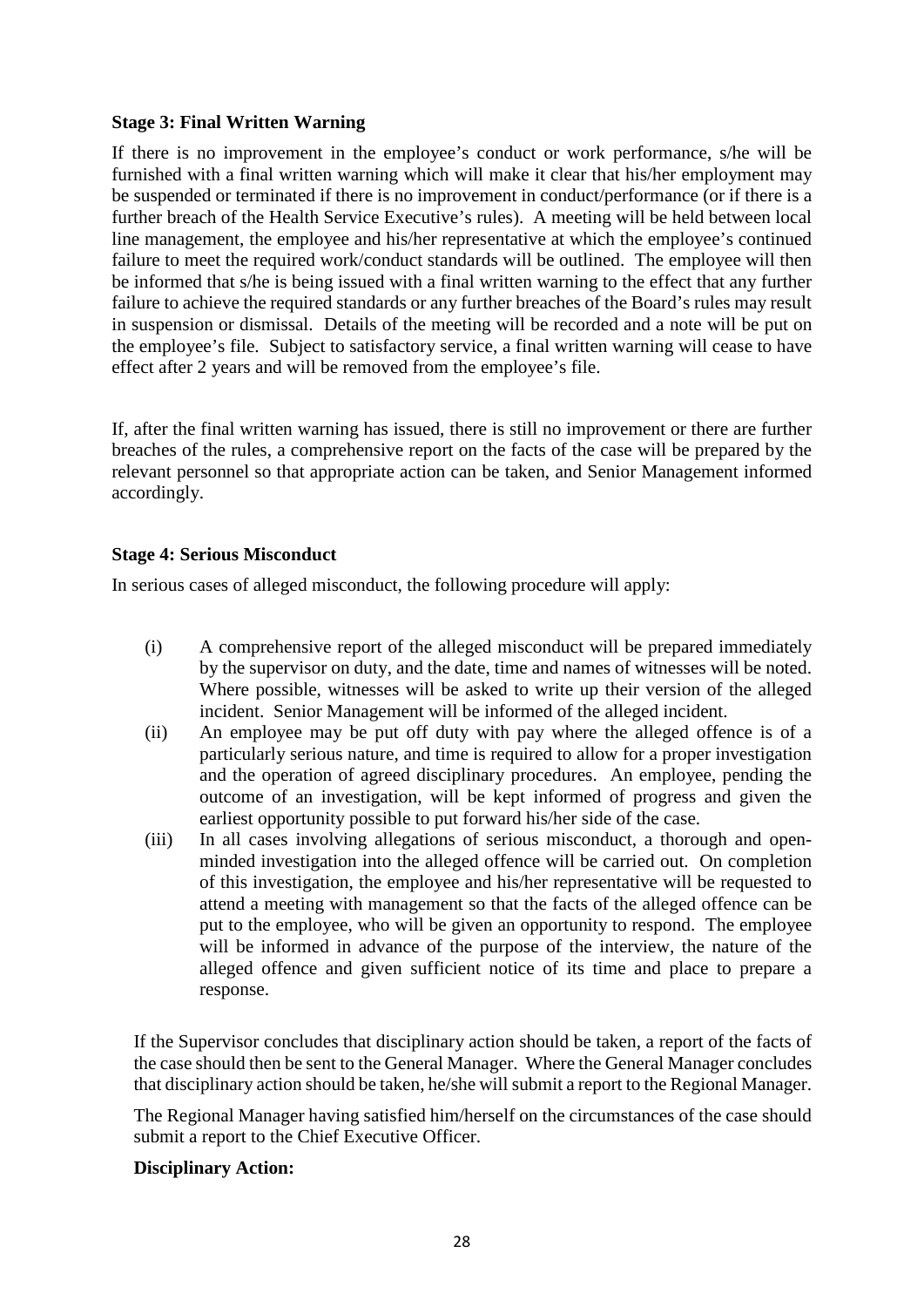Before any decision is made to take disciplinary action, as set out below, the Chief Executive Officer will afford the employee and his/her representative an opportunity to state the employee's case. If the Chief Executive Officer concludes that the disciplinary action is appropriate, one of the following disciplinary measures will be applied:-

- Suspension without pay.
- Loss of an increment.
- Deferment of an increment.
- Reassignation (which may involve a change of roster or loss of earnings).
- Demotion.
- Dismissal.\*

# (*This list is not exhaustive*).

\*If the CEO decides, following a full investigation, that dismissal is warranted, then the procedure set out in the Health Removal of Officers and Servant Regulations will apply.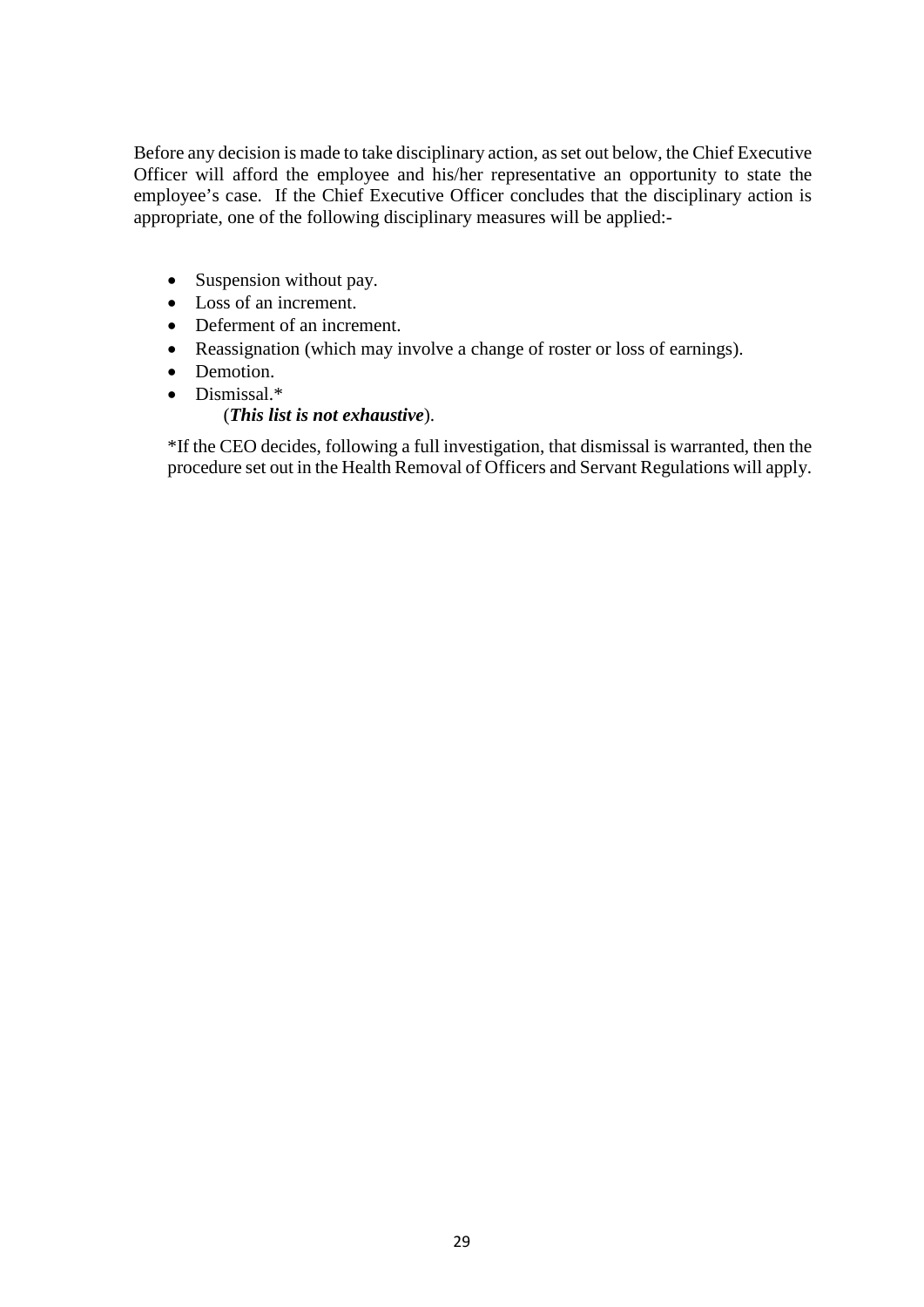# **Disciplinary Interview**

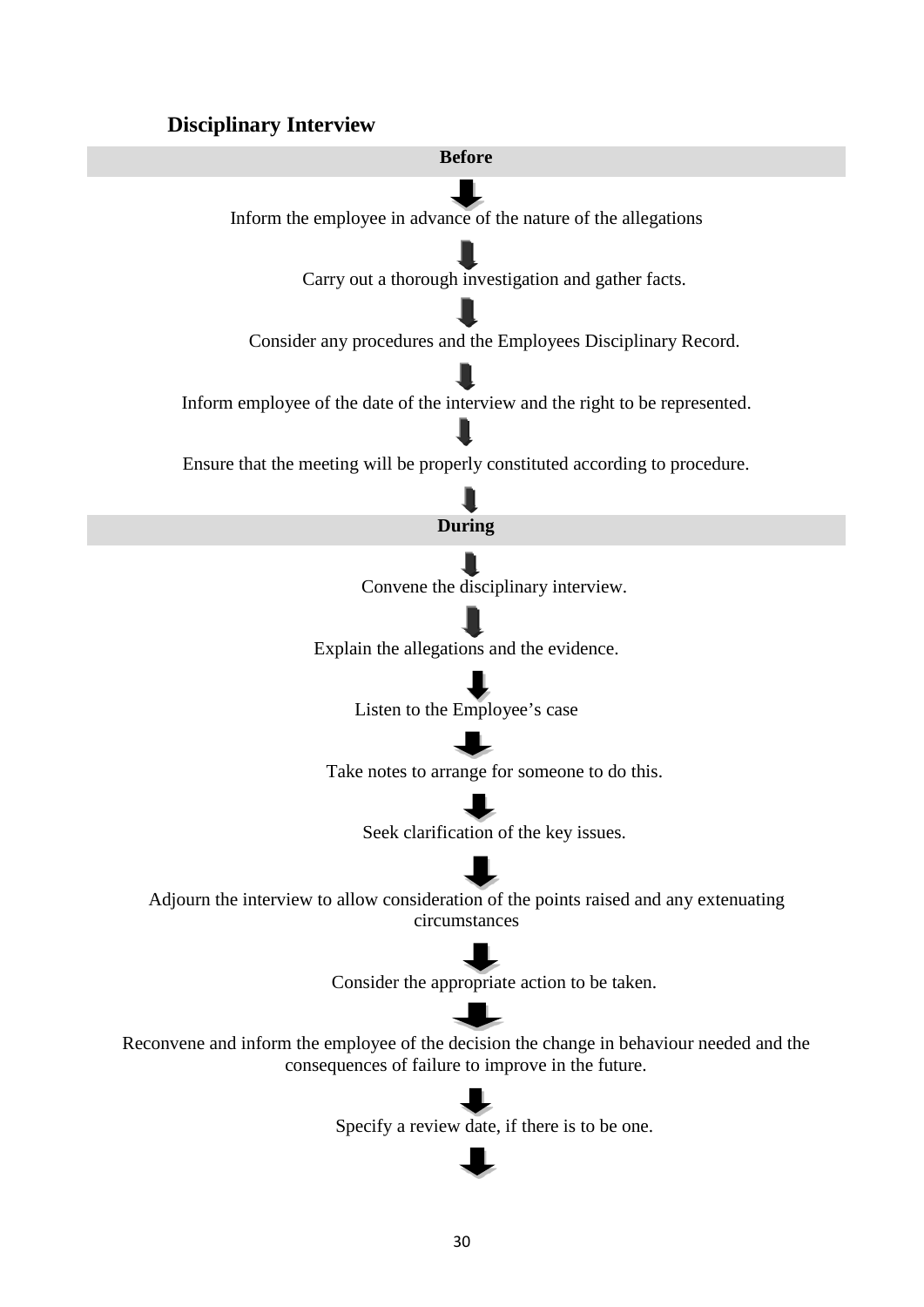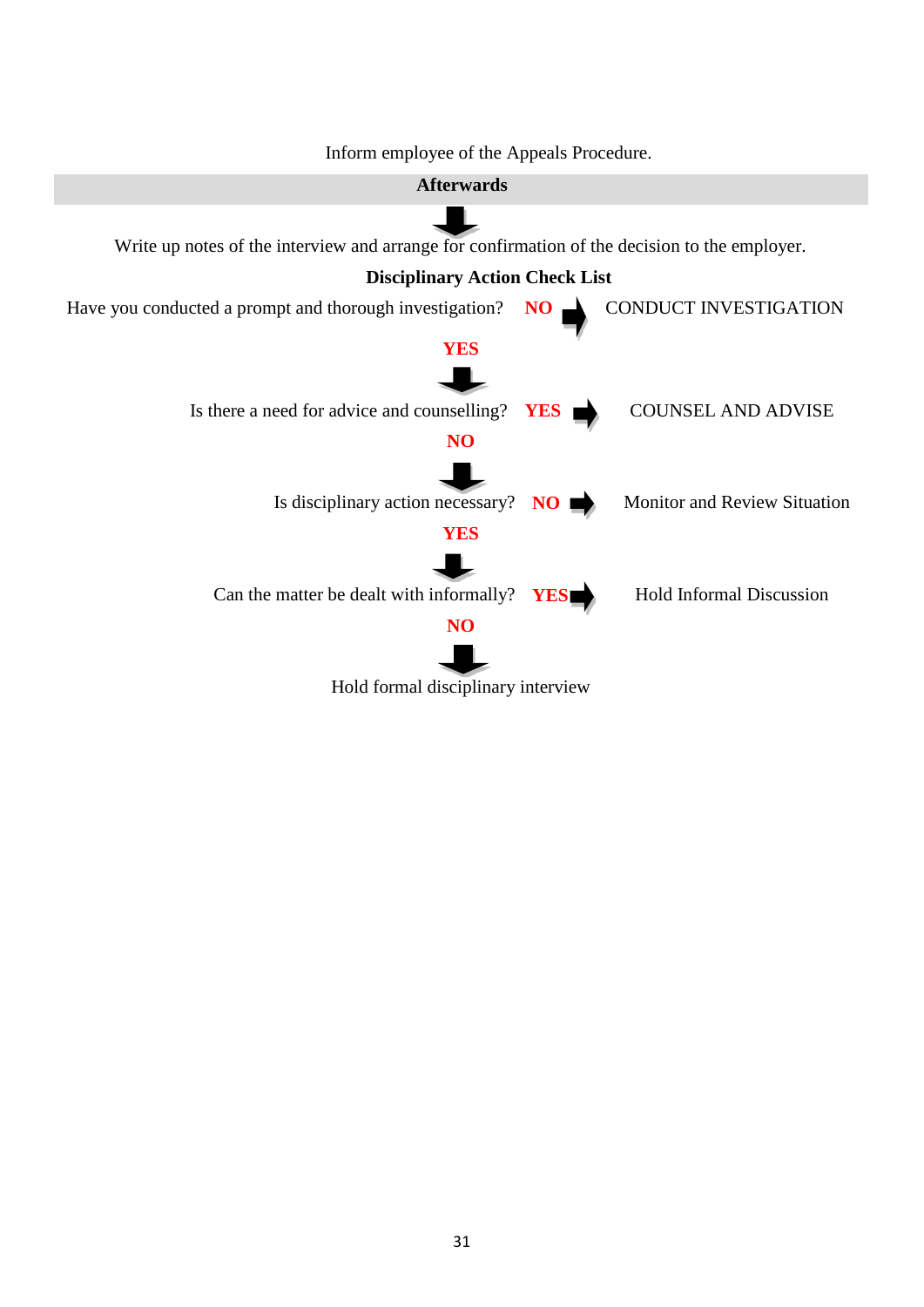

# **SCHOOL OF PSYCHOLOGY** *Professional Programmes*

**Applied Behaviour Analysis (MSc) Clinical Psychology (DClinPsych)**

## **Programme Fitness to Practice Panel (PFPP)**

#### **Introduction**

The university is responsible, in the delivery of its professional and accredited programmes which involve direct assessed practice with service users/client groups, to ensure that student's are deemed to be fit for practice. It also has a responsibility, as far as is possible in its provision of professional and practice based training, to have policies that seek to ensure the protection and safety of vulnerable adults and children. The main purpose of Fitness to Practice policies are to ensure protection of public interest, client safety and placement providers. Students who are enrolled in professionally accredited programmes; programmes due to be accredited and/or programmes with clinical/placement element are expected to adhere to the applicable codes of conduct of the professional and/or registering bodies. They are also expected to be healthy of body and mind so as to be able to practice competently in their profession.

#### **Process of Referral to Programme Fitness to Practice Panel**

A referral to the Programme Fitness to Practice Panel (FPP) will be made as a last resort when all other reasonable efforts have been made to support the student and/or address concerns regarding their practice. The process of referral will come through the Director of the MSc in Applied Behaviour Analysis or the Director of the Doctoral Programme in Clinical Psychology as appropriate in consultation with relevant programme staff members. It will then go forward to informing the Head of the School of Psychology.

#### **Purpose of the Programme Fitness to Practice Panel**

Both the Programme and University Fitness to Practice Panels are constituted to ensure 'fitness to practice' where students are involved in directly assessed practice with service users/client groups to ensure protection of the public, vulnerable client groups and clinical placement providers.

The Programme Fitness to Practice Panel is convened when a concern about a student's fitness to practice is raised by a clinical supervisor, clinical training co-ordinator or if applicable, by the student's employer. In the case of clinical psychology students, the employer will normally be their HSE line manager.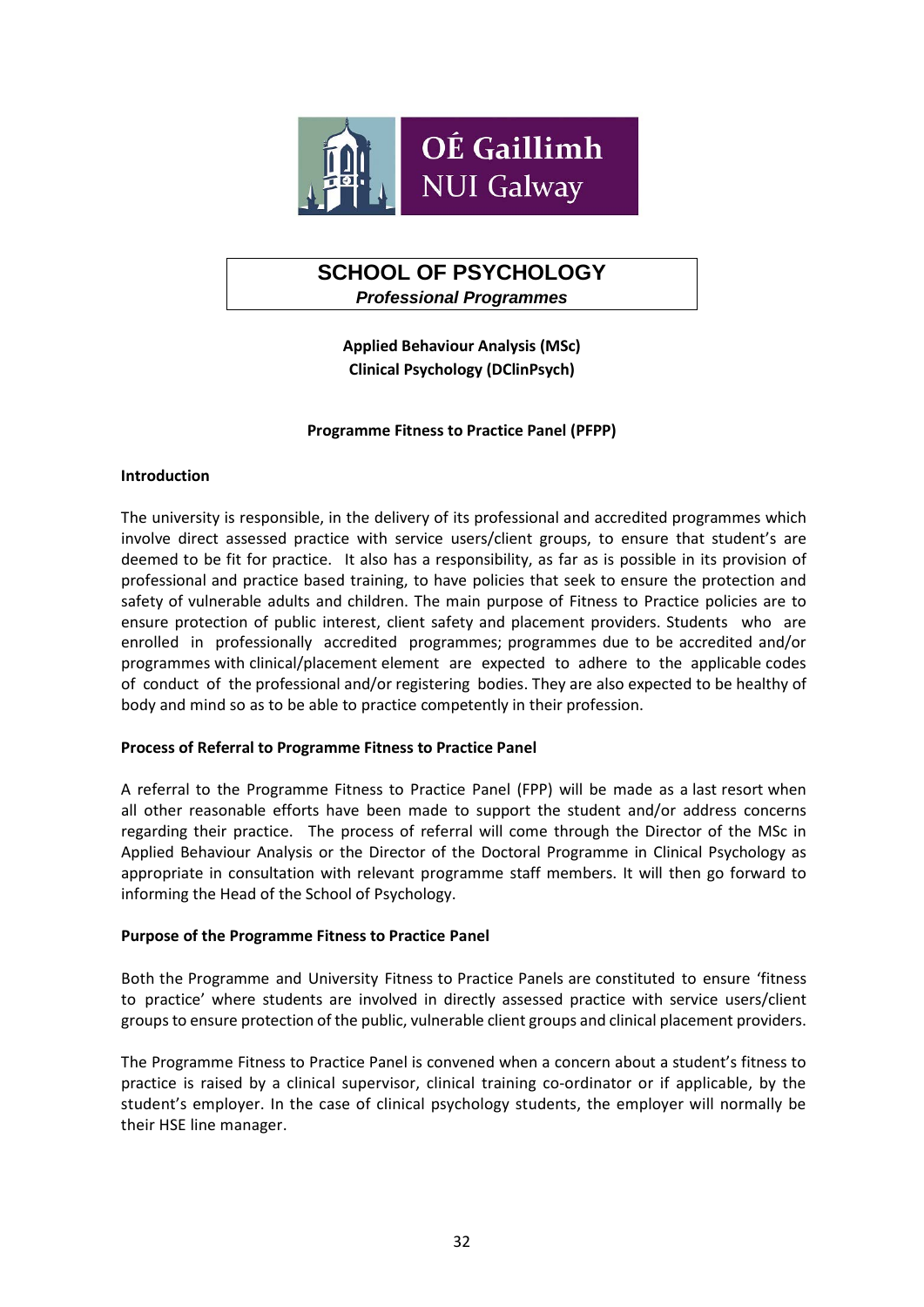The purpose of the Programme Fitness to Practice Panel is to assess whether the matter referred constitutes a Fitness to Practice concern that warrants referral to the University Fitness to Practice Panel.

*The Programme Panel does not make definitive adjudications relating to fitness to practice; it is empowered solely to determine if there is a case of fitness to practice to answer which should be referred to the University Fitness to Practice Panel.*

# **Constitution of the Programme Fitness to Practice Panel**

The Programme FPP will:

- Will have a membership of academic and agency practitioners who will serve for a period of 3 years.
- Will be jointly chaired by the Programme Directors of the MSc in Applied Behaviour Analysis and the Doctoral Programme in Clinical psychology.
- Be convened when concerns about a student's fitness to practice arises during a supervised placement or at some other point during the student's programme of education whether engaged in clinical practice or not.

**Decisions in respect of outcomes relating to 'fitness to practice' will be usually be based upon, but not limited to, the following:**

- Review of any information/material deemed relevant by the FPP for the purpose of assessing the student's fitness to practice and will normally include, but will not be limited to; clinical placement evaluation reports and annual performance reviews.
- Where there is a question of the student's ability to fulfil the practical and/or professional requirements of the clinical role in a safe manner due to ill health/impairment/disability; the FPP will review any medical or related reports provided with the student's consent to the Panel.
- Review of all measures put in place to ensure that the student has been appropriately and reasonably supported by the Programme.
- Where appropriate, assessment of the student's ability to demonstrate evidence of competent and safe practice in accordance with the published professional and ethical standards specified by the relevant professional bodies such as BACB, PSI and CORU.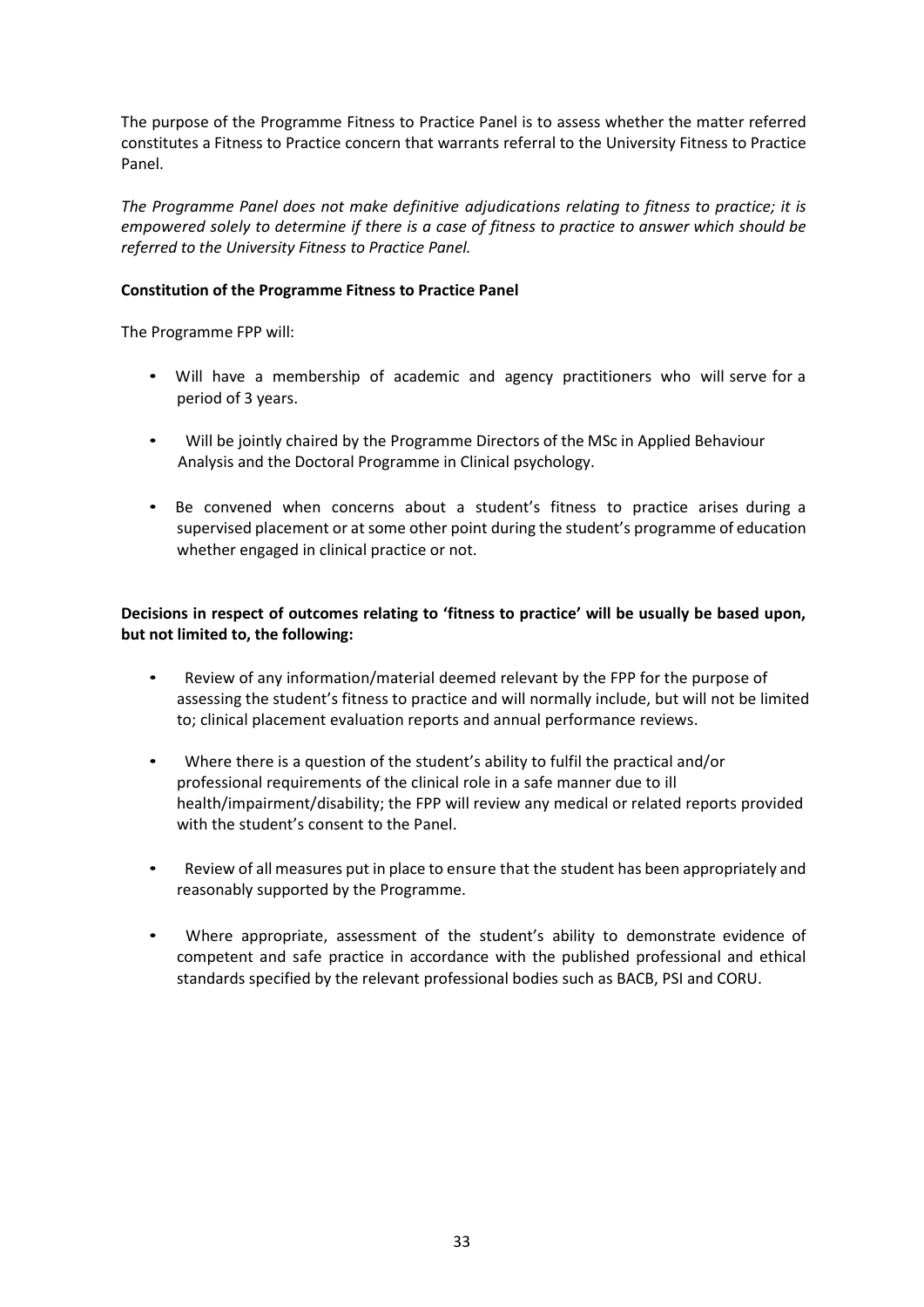### **Issues that would likely fall under the Programme FTPP jurisdiction include:**

- 1. Serious breach of professional conduct (e.g. alleged breach of client confidentiality)
- 2. Health/impairment /disability (the person cannot fulfil the practical/professional requirements of the role due to illness, impairment or disability)
- 3. Academic offences (e.g. Allegations of cheating or other academic dishonesty)
- 4. Criminal conviction
- 5. Failure to complete the programme of study within a period of time deemed sufficient to maintain up to date clinical skills and knowledge.

# **The Programme FPP can avail itself of information derived from the following sources where applicable to facilitate a fair review**:

- Evidence of work undertaken during any period of supervised clinical practice deemed relevant.
- Copies of clinical practice evaluation forms.
- An interview with relevant Clinical Placement Supervisors.
- An interview with the student concerned.
- An interview with the student's Clinical Training Coordinator.
- An interview with the student's HSE Line Manager in the case of an HSE sponsored clinical psychology student.
- An interview with the clinical placement provider Head of Service/Director of Practice (where considered necessary).
- An interview with the Director of Clinical Practice (where applicable).

#### **Decisions of the FPP**

The FPP can make the following decisions:

- That the matter arising can be dealt with through the normal processes for assessment and progression on the Programme.
- That the matter arising falls under the Student Code of Conduct and referral should be made to the appropriate University Discipline Committee.
- That the matter arising is of sufficient relevance and concern that it merits consideration by the University Fitness to Practice Panel.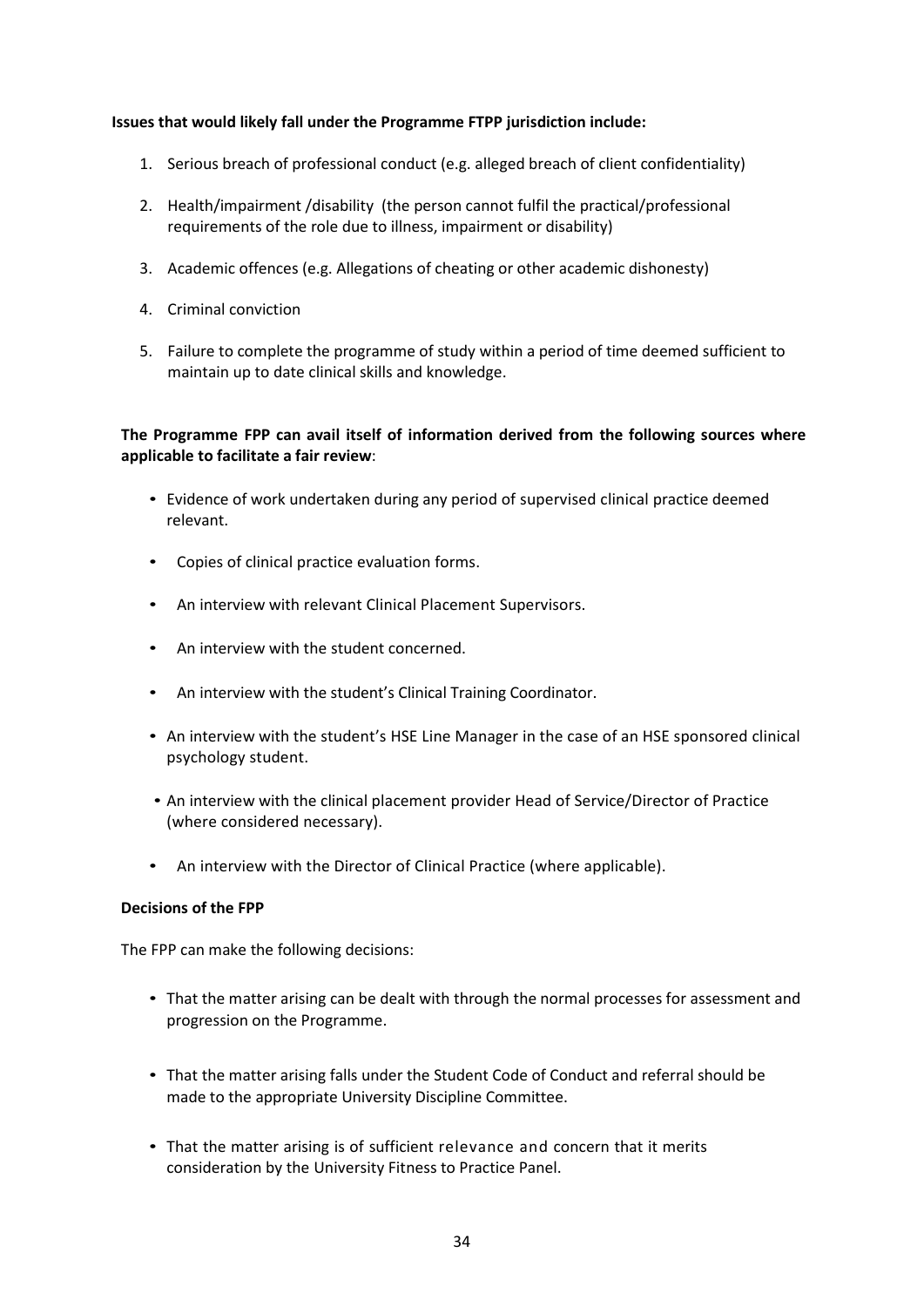## **Involvement of the Student**

- Except in exceptional circumstances the student will normally be invited to meet with the Panel to discuss the matters arising.
- The student will be permitted to bring a support person to the meeting.
- The student will be invited to submit a report to the panel.
- The student will be kept informed of the procedures being followed by the Programme Panel.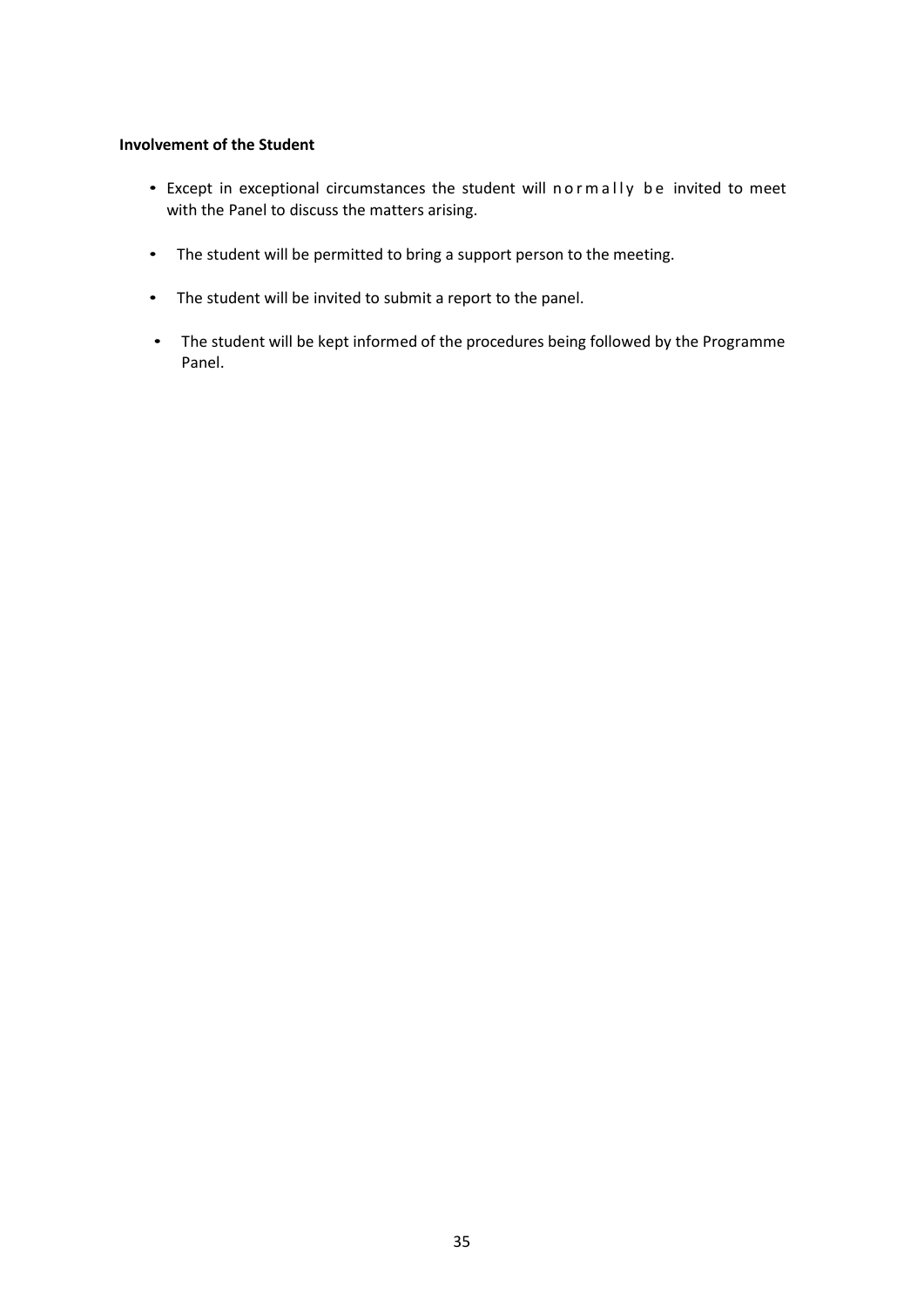

# **REGULATIONS FOR PROFESSIONAL BEHAVIOUR AND CONDUCT**

# **OF UNDERGRADUATE MEDICAL STUDENTS**

# **CONTENTS**

- **1. INTRODUCTION**
- **2. GENERAL BEHAVIOUR**
- **3. PERSONAL AND PROFESSIONAL INTERACTIONS**
- **4. DRESS AND PRESENTATION**
- **5. CAPACITY AND CAPABILITY**
- **6. CONFIDENTIALITY**
- **7. GOVERNANCE**
- **8. MEDICATION HEALTH AND SUBSTANCE USE**
- **9. BREACHES OF THE CODE OF PROFESSIONAL BEHAVIOUR AND CONDUCT FOR MEDICAL STUDENTS**

#### **1. INTRODUCTION**

**Medical students should note that the Student Code of Conduct National University of Ireland Galway, applies to all students registered at NUI Galway, including medical students. The Code of Conduct & Behaviour for Undergraduate Medical Students at NUI Galway is to be read, understood and applied in addition to the overall Student Code of Conduct, as has been formulated in specific response to the unique, privileged and responsible clinical situations that medical students encounter as undergraduates.**

Medical students enjoy a unique and privileged position during their undergraduate medical student years involving interaction and contact with patients who are ill and compromised. Patient interaction is founded upon trust, integrity, respect, responsibility and the highest level of professional conduct to ensure that patients are never harmed or upset as a result of unacceptable or improper conduct on the part of a medical student. The principles expressed in the Code of Conduct must therefore be consistently adhered to by medical students in all situations but particularly in clinical settings and apply to student-patient interactions, student-student interactions and between students and members of staff whether of the School of Medicine or the clinical setting. In circumstances where a student fails to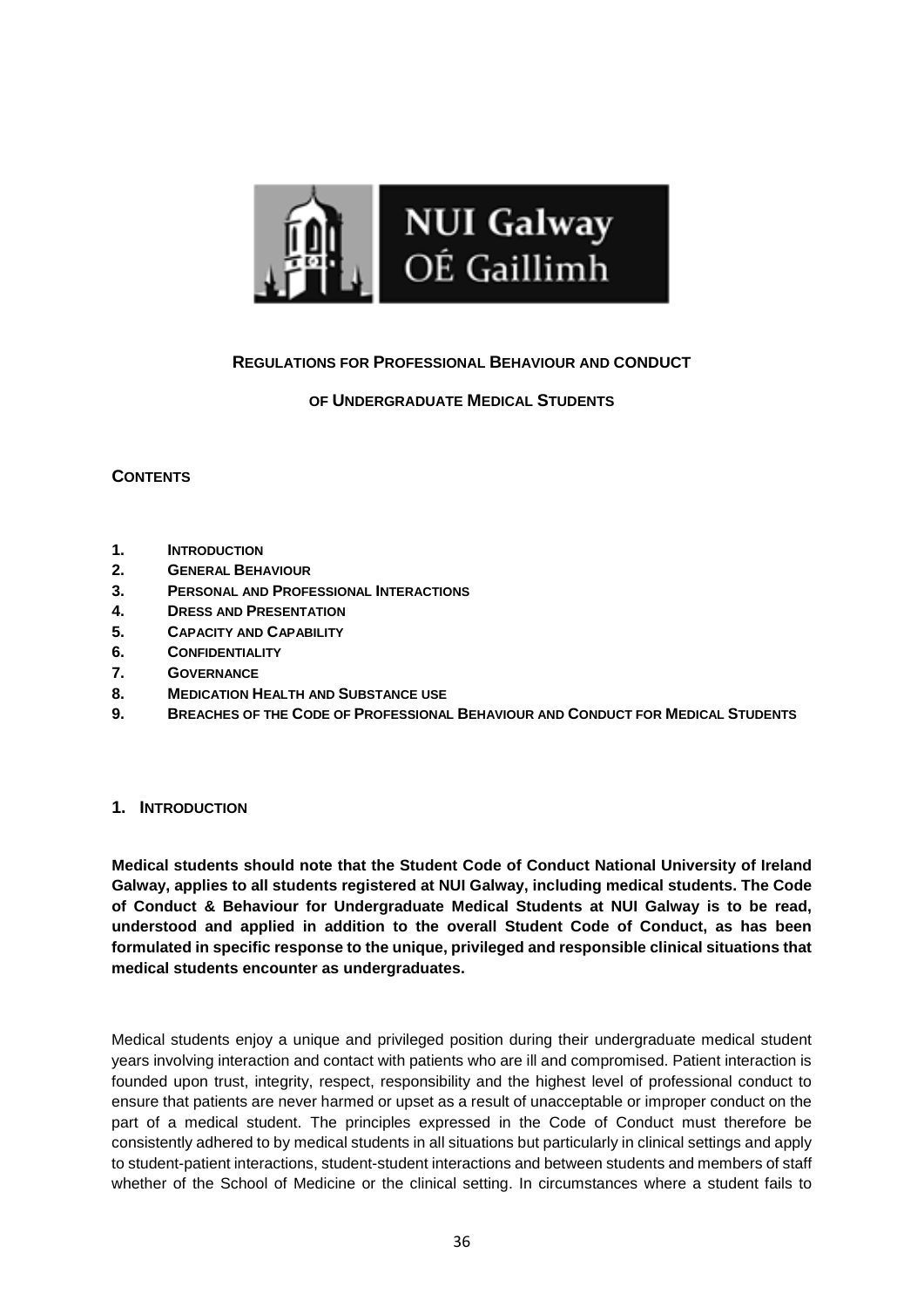adhere to the Code of Conduct and infringes any of the provisions therein, procedures will be invoked by the School of Medicine to deal with the infringement fairly, quickly and appropriately. Students are obliged to uphold the standards expressed in this Code of Conduct and to seek the advice of the School of Medicine if in doubt about any aspect of it.

The School of Medicine has determined that student misconduct arises generally in two categories but students should note that the following is not an exhaustive list of misconduct and the Head of the School of Medicine retains discretion to consider particular complaints and to interpret them in accordance with the general principles and spirit of the Code of Conduct. The categories are as follows:

# **Category A**

- a) Poor/unacceptable communication: including aggression, harassment, bullying, intimidation, use of offensive language and or threats whether to fellow students, staff or patients.
- b) Failure to uphold patient confidentiality and disclosure of confidential patient information inappropriately, including through the use of social media.
- c) Failing to interact with patients in a respectful, courteous, dignified manner and in that regard, failing to recognise and have regard to the importance of personal and private boundaries when dealing with patients.
- d) Failure to reach the minimum required attendance levels at educational activities. In this regard medical students are expected to work diligently and to ensure that when submitting course work the said work is their own and is not plagiarised.
- e) Failure to arrive at educational activities at the prescribed time where such failure amounts to regularly arriving late.
- f) Failure to adhere to the School of Medicine Dress Code.
- g) Breach of the University Code of Conduct which should be read in conjunction with the **'**Regulations for Professional Behaviour and conduct of Undergraduate Medical Students'.

# **Category B**

- a) Committing a criminal offence: In that regard students are expected to inform the Head of the School of Medicine if they are the subject of any proceedings that might call their professionalism and future ability to practice as a doctor into question.
- b) Engaging in discreditable or improper conduct that brings the medical profession and the medical student body into disrepute such that the public's confidence in the medical profession and the medical student body is undermined.
- c) Being addicted to, or inappropriately using, substances that impair capacity including but not limited to prescription medications, illegal drugs, alcohol.
- d) Mental or physical illness to an extent that impairs the ability of the medical student to perform as a doctor in line with the requirements as outlined by the Irish Medical Council.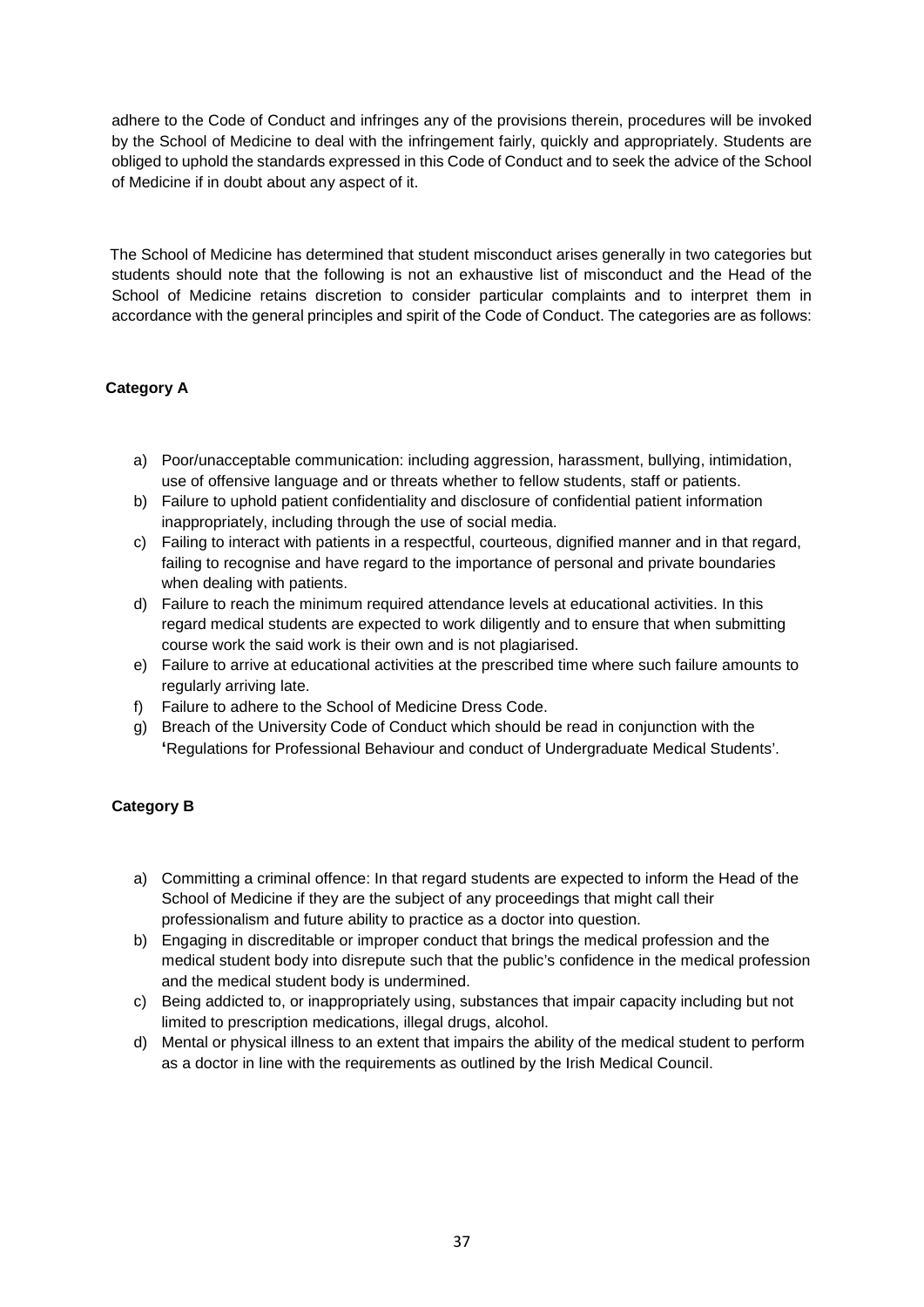# **2. GENERAL BEHAVIOUR**

## *Medical Students at the School of Medicine National University of Ireland Galway should:*

- **2.1.** Comply with the laws of the land.
- **2.2.** Behave in an honest and trustworthy way in their professional and personal life.
- **2.3.** Conduct themselves in a way which is appropriate for a future medical practitioner, in accordance with these guidelines.
- **2.4.** Adhere to the rules and regulations, policies and procedures governing the operation of their University, their Medical School, hospitals, and other teaching settings e.g., the Anatomy Dissecting Room.

# **3. PERSONAL AND PROFESSIONAL INTERACTIONS**

In interactions with patients, students should ensure that they never recommend treatment or give medical advice that they are not capable, qualified or in a position to give and where appropriate to seek advice from a supervisor. In addition students should maintain appropriate standards of dress, appearance and personal hygiene.

- **3.1.** Respect the right of a patient to refuse to take part in teaching, and to terminate interaction.
- **3.2.** Understand that patients are entitled to be chaperoned, where appropriate.
- **3.3.** Identify themselves to the patient as a medical student (including the patient's relatives, friends and others) and respect patients' right to privacy, dignity and respect, treating patients at all times with utmost courtesy.
- **3.4.** Address adult patients formally, using their title and surname, unless invited to do otherwise.
- **3.5.** Introduce themselves to patients as medical students and always obtain their consent to any proposed examination or procedure.
- **3.6.** Listen to patients and respect their views.
- **3.7.** Treat patients courteously and considerately.
- **3.8.** Treat all patients equally, irrespective of the patient's lifestyle, personal circumstances, culture, beliefs, ethnicity, nationality, race, religion, gender, sexual orientation, social status, or economic worth.
- **3.9. Never** abuse a patient's trust, e.g. by establishing an improper personal, financial or sexual relationship with a patient or with their close relatives.
- **3.10.** Treat a patient's partner, relatives, friends and others sensitively and respectfully.

*In interactions with colleagues (including fellow students, academic staff, health care and administrative staff) medical students at the School of Medicine National University of Ireland Galway should:* 

- Behave in a courteous and professional way.
- Never engage in offensive, abusive, threatening/bullying, disrespectful or discourteous behaviour.
- Recognise and respect the contribution of all staff.
- Work with them in a way that best serves patients' interests.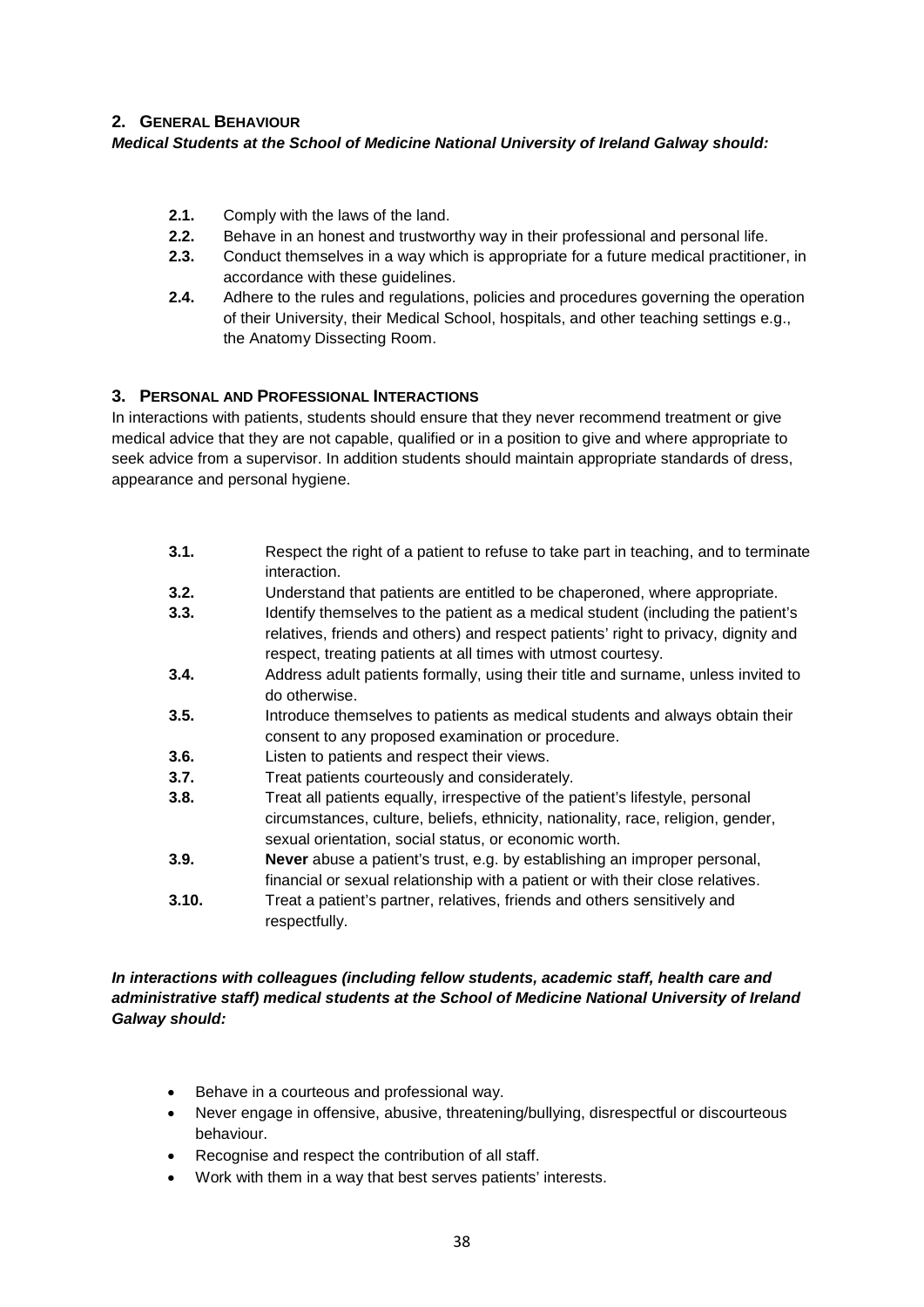# **4. DRESS AND PRESENTATION**

*Medical Students at the School of Medicine National University of Ireland Galway should:*

- **4.1.** Be aware of, and respect cultural differences in dress and presentation.
- **4.2.** Ensure that their attire (clothes, accessories and any jewellery) is suitably professional and is appropriate to the environment. The following apply to the clinical environment:
	- 4.2.1. no jackets / ties
	- 4.2.2. short sleeves only<br>4.2.3. no iewellery
	- no jewellery
	- 4.2.4. hair tied back
	- 4.2.5. no white coats
- **4.3.** Adhere to the highest standards of personal hygiene.
- **4.4.** Wear a name/identity badge at all times.
- **4.5.** In the interests of good communication, expose their face fully to patients, teachers and colleagues in the (non-surgical) hospital, primary and community environment.

# **5. Capacity And Capability**

*Medical Students at the School of Medicine National University of Ireland Galway should:* 

- **5.1.** Be aware of, and respect the limits of their responsibility and activity.
- **5.2. Never**  unless directed by their supervisor recommend medical treatment, or any particular action, that might be interpreted by patients or others as medical advice.
- **5.3.** Seek advice or assistance when their level of experience is inadequate to deal with a situation on their own.
- **5.4.** Be willing to undertake examination which may include physical contact of *any*  patient.

# **6. CONFIDENTIALITY**

*Medical Students at the School of Medicine National University of Ireland Galway should:* 

- **6.1.** Understand accept and agree to be bound by the principle of confidentiality of patient records and patient data whether access to such data arises in a clinical and or research setting.
- **6.2.** Take all reasonable precautions to ensure that any personal data concerning other students and colleagues is kept confidential; this includes any recorded data of taught activities such as lectures or other didactic teaching. Students should **NOT disseminate recorded information on any social media site.**
- **6.3.** Understand and adhere to the policy that references to patients should be anonymised if the information is to be available to those outside the clinical team. Personal, private, sensitive or confidential data should not be stored on portable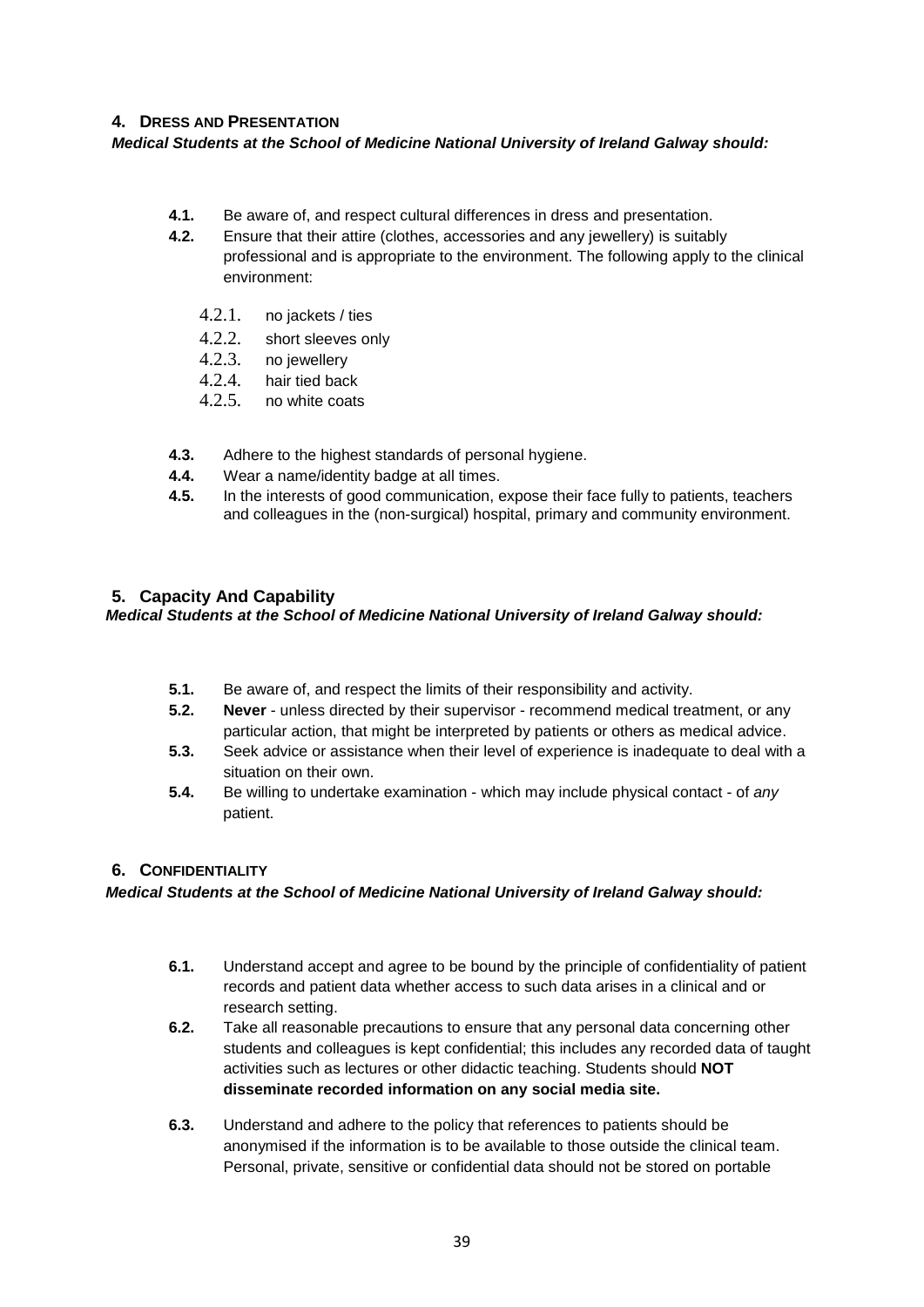devices including USB memory sticks, CDs, tapes etc. In cases where this is unavoidable, all devices containing this type of data must be encrypted. With regard to laptops, full disk encryption must be employed regardless of the type of data stored; patient information should **NOT be stored in a USB memory stick.** Regard must be had to patient confidentiality in context of social network sites and other internet based communication.

- **6.4. Never** discuss patients with other students or professionals outside the clinical setting, except anonymously.
- **6.5. Never** discuss individual patients or partners, relatives, and friends of patients even anonymously, within earshot of the general public.
- **6.6.** Inform an appropriate senior member of the staff if they believe that patient safety is being threatened or compromised by an incident or practice in a hospital or other teaching setting; or if they believe that patient safety is being threatened or compromised by a colleague's performance or behaviour.

# **7. GOVERNANCE**

# *Medical Students at the School of Medicine National University of Ireland Galway should:*

- **7.1.** Comply with the rules and regulations, policies and procedures of the organisations where they study and/or where they are in contact with patients.
- **7.2.** Respect the property of the University, the School, and other teaching settings.
- **7.3.** Any record of lectures, seminars or other teaching tool made by a student is strictly
- for personal use only. Never disseminate such material on social net-working sites.

# **8. MEDICATION/HEALTH AND SUBSTANCE USE**

#### *Medical Students at the School of Medicine National University of Ireland Galway should:*

- **8.1. Never** consume alcohol at a time when it could impair reason or judgement or otherwise impact upon their professional responsibilities.
- **8.2.** Only use over the counter and prescription medicines as directed.
- **8.3.** Seek pharmaceutical and/or medical advice regarding the potential impact of any treatment that might impair reason or judgement or otherwise impact upon their professional responsibilities.
- **8.4.** Inform an appropriate academic or adviser and where necessary refrain from contact with patients, if a student is known to have or develops a **clinically significant communicable disease** that he/she is at risk of passing on to others.
- **8.5.** Inform an appropriate academic or clinical adviser and where necessary refrain from contact with patients during the duration of any treatment that might impair reason or judgement or otherwise impact upon their professional responsibilities.
- **8.6. Never** advise on the use of any medication, or attempt to prescribe or distribute medication.
- **8.7.** Understand and adhere to the law on illegal drugs, which makes the use or distribution of illegal drugs unacceptable under any circumstances and at any time.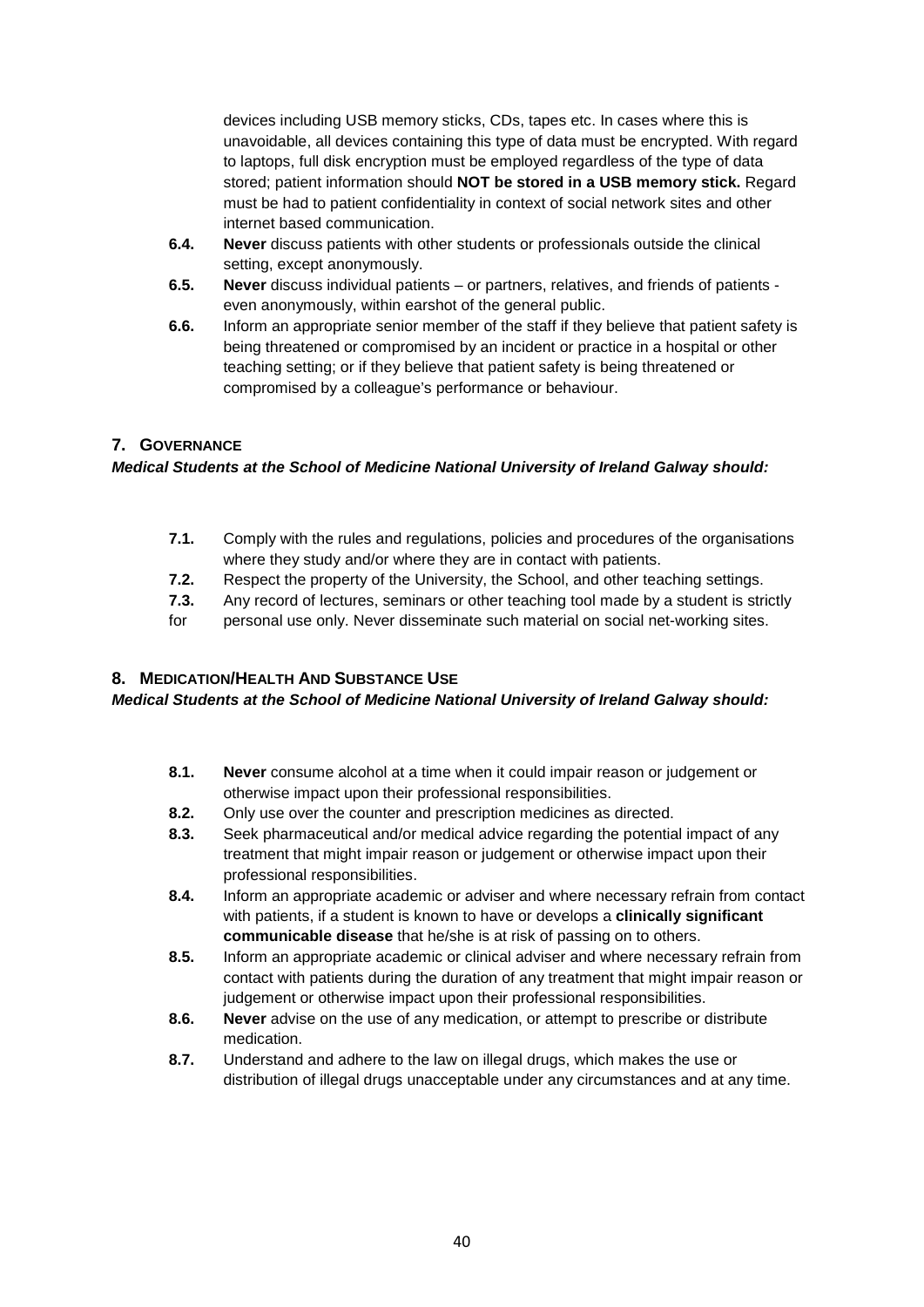# **9. BREACHES OF THE CODE OF PROFESSIONAL BEHAVIOUR AND CONDUCT FOR MEDICAL STUDENTS**

**9.1.** *The Student Affairs Committee Designated NUIG Disciplinary Officer for the School of Medicine.* The Student Affairs Committee of the School of Medicine will be responsible for dealing with Category A offences of the Medical Student's Code of Conduct.

**9.2.** Category B offences will be directed via the Student Affairs Committee directly to the Disciplinary Officer / Disciplinary Committee of NUI Galway, where applicable, the Student Affairs Committee of the School of Medicine will serve as a designated Disciplinary Officer.

**9.3.** Where relevant, category B offences may be directed to the University based Fitness to Practice Committee.